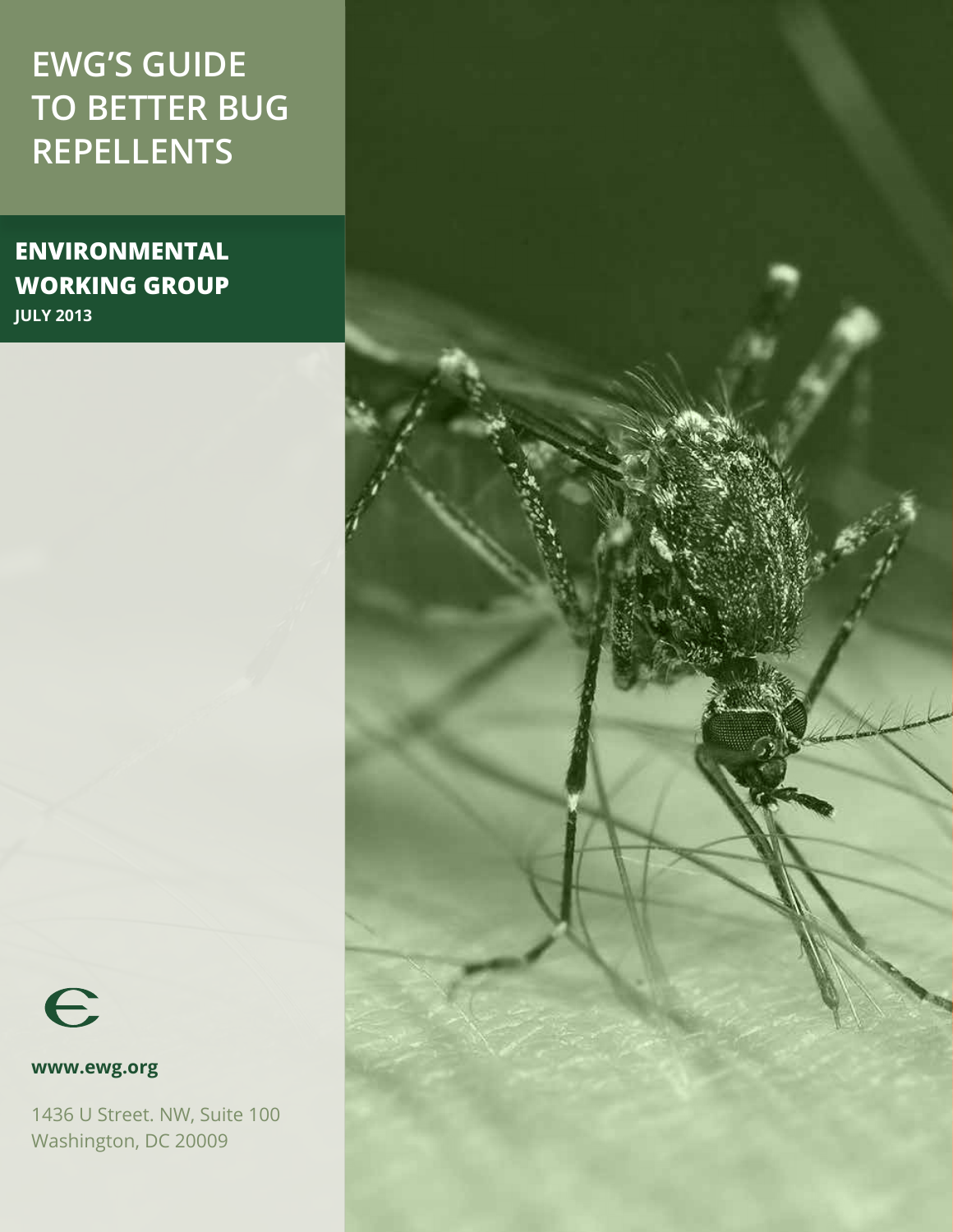# Contents

- **3** Which is worse, bug bites or bug repellent?
- **6** Repellents should be a last choice
- **7** Do's and Don'ts For Avoiding Bug Bites
- **8** Repellent chemicals
- **11** Botanical repellents
- **12** EWG Repellent Guide: Top Choices
- **14** Other Options
- **15** Use With Caution
- **16** What Diseases Do Bugs Transmit?
- **19** References

#### Images: 1,3 JJ Harrison ©.

**2 EWG.org** EWG's Guide to Better Bug Repellents

#### www.ewg.org

**NVIRONMENTAL WORKING GROUP** 

#### **Researchers**

David Andrews, Ph.D. Renee Sharp, M.A. Sonya Lunder, M.P.H. Nneka Leiba, M.P.H.

#### **Editor**

Elaine Shannon Nils Bruzelius

#### **Designers**

Aman Anderson Ty Yalniz

#### **HEADQUARTERS**

1436 U Street. NW, Suite 100 Washington, DC 20009 (202) 667-6982

**CALIFORNIA OFFICE**  2201 Broadway, Suite 308 Oakland, CA 94612

**MIDWEST OFFICE**  103 E. 6th Street, Suite 201 Ames, IA 50010

**SACRAMENTO OFFICE** 1107 9th Street, Suite 625 Sacramento, CA 95814

#### **About EWG**

The mission of the Environmental Working Group (EWG) is to use the power of public information to protect public health and the environment. EWG is a 501(c)(3) non-profit organization, founded in 1993 by Ken Cook and Richard Wiles.

#### **Reprint Permission**

To request reprint permission, please email a completed request form to **permissionrequests@ ewg.org**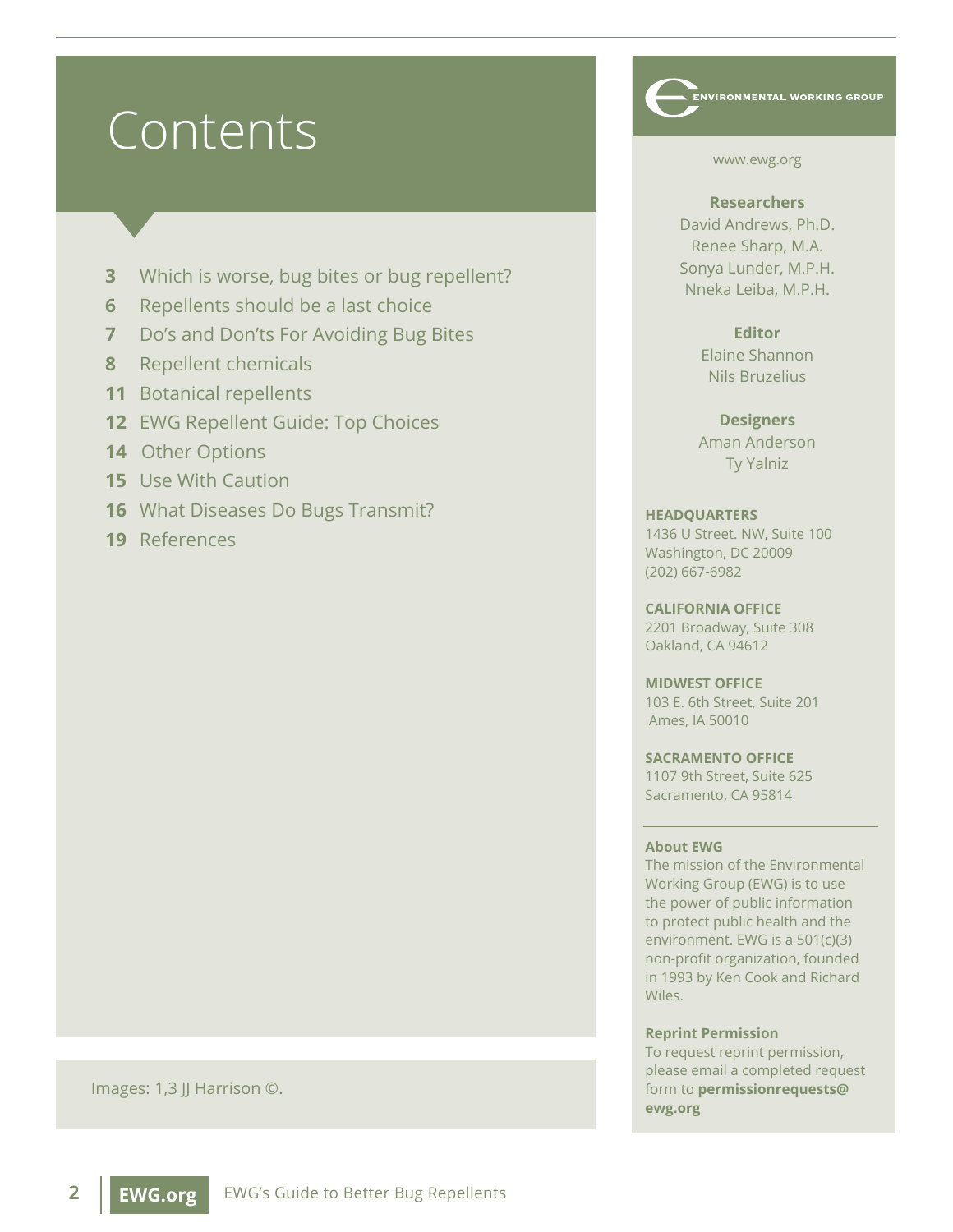# **Which is worse, bug bites or bug repellent?**

**By David Andrews, Ph.D., Renee Sharp, M.A., Sonya Lunder, M.P.H., and Nneka Leiba, M.P.H.**

HOOSING THE RIGHT B<br>REPELLENT CAN MAKE<br>OR OUTDOOR EVENT A repellent can make a hike, picnic or outdoor event a pleasure instead of a painful, itchy experience that may have serious consequences.

West Nile virus, carried by mosquitoes, infected more than 5,674 Americans last year and 286 of them died, according to the federal Centers for Disease [Control and Prevention](http://www.cdc.gov/westnile/statsMaps/cumMapsData.html) (CDC 2013C).

The incidence of Lyme disease, spread by ticks, has more than doubled over the last 15 years, with 24,364 [confirmed cases recorded](http://www.cdc.gov/lyme/stats/chartstables/reportedcases_statelocality.html) in 2011 (CDC 2013A, CDC 2013B).

Both these illnesses, and other pest-borne diseases, can have serious and occasionally life-altering consequences. Many experts expect to see more cases in the future as the warming climate expands the habitat of species that spread pathogens.

Yet many people are understandably concerned about the possible drawbacks of common repellents such as DEET. At EWG, we certainly were. So we spent 18 months digging into the question: **what are the safest and most effective ways to prevent bug bites and the diseases they may transmit?** 

The conclusions of our fact-finding investigation surprised and in some ways disappointed us.

**The bad news:** there's no sure, completely safe way to prevent bug bites. All bug repellents have pros and cons.

**The good news:** some repellents are effective and relatively low in toxicity -- provided you take precautions when using them, particularly on children.

**The surprising news:** among the four repellent

chemicals EWG found to be top picks is DEET, which is widely used but much maligned. DEET's safety profile is better than many people assume. Its effectiveness at preventing bites is approached by only a few other repellent ingredients.

DEET isn't a perfect choice nor the only choice. But weighed against the consequences of Lyme disease and West Nile virus, we believe it is a reasonable one.

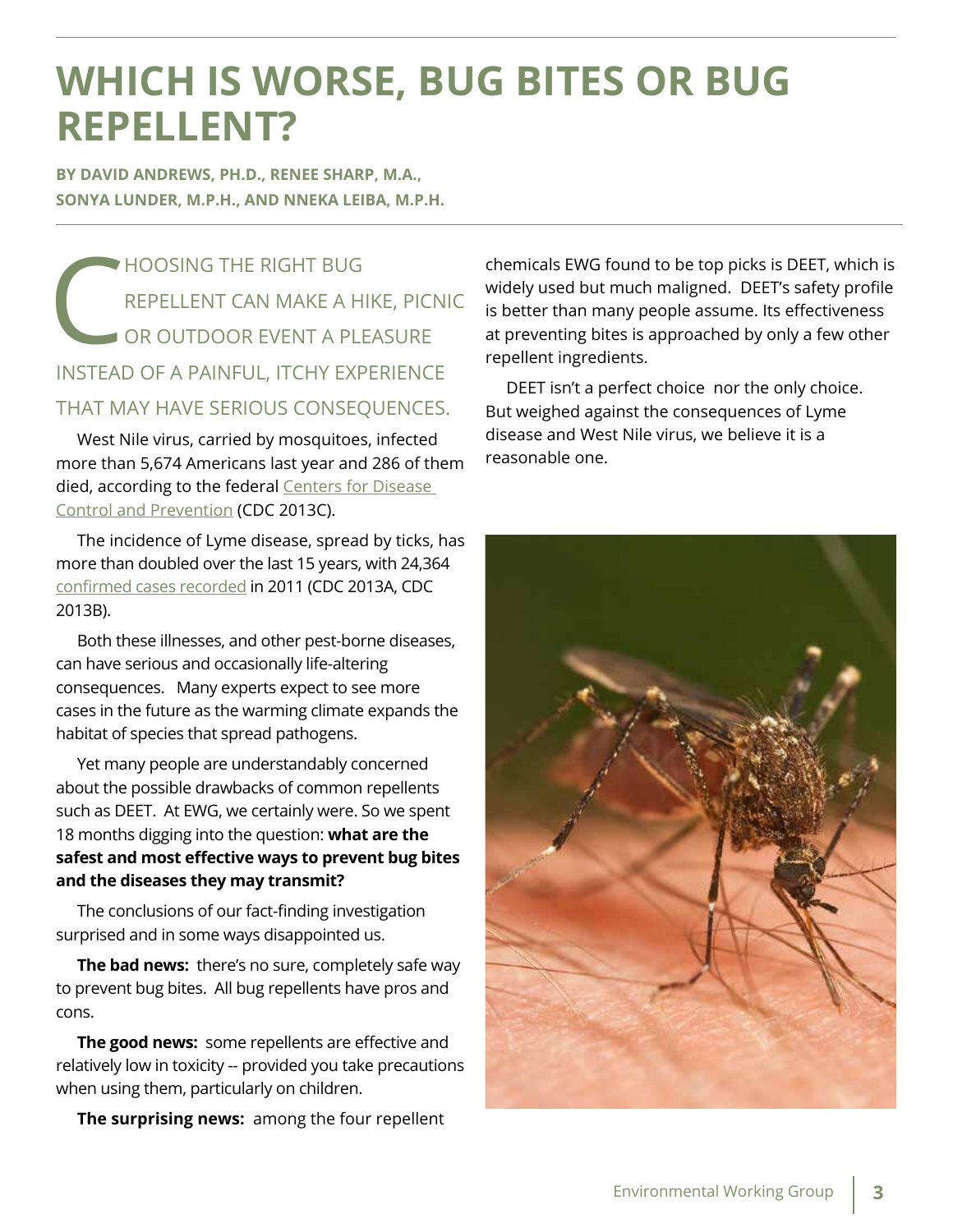

#### What to look for in a bug repellent

No repellent works every place against every pest. You should research the diseases carried by mosquitoes and other insects and ticks where you plan to spend time outside and consider the best bets for yourself and your family. The repellent you might choose for a Lyme disease-infested area or a backcountry trip in Alaska could be different from the one that might suffice for a picnic on the beach.

According to the available scientific literature, when you really need protection, your best bets are products made with active ingredients that have been registered with the U.S. Environmental Protection Agency and approved by the CDC. When a company registers a bug repellent, it must provide EPA with technical information that shows that the chemical is effective against mosquitoes or ticks or both. EPA must approve any marketing claims that assert that the repellent works for a particular length of time.

**Tests have found that these four registered and approved repellent chemicals offer a high level of protection from a variety of biting insects and ticks and have good safety profiles:**

- **Picaridin**
- **IR3535**
- **DEET**
- **Oil of Lemon Eucalyptus and its synthetic derivative PMD**

Beware when using any of these repellent chemicals: you **must** follow basic guidelines to avoid

*"Research the diseases carried by mosquitos and other insects and ticks where you plan to spend time outdoors."*

overexposure. These are strong chemicals. Some should not be used on infants and young children.

If you hesitate to try a new bug repellent, start with the backyard, neighborhood and places you go regularly. If one product fails to deter biting bugs as you had hoped, next time out try a different formulation with a higher percentage of the repellent chemical you think best for your outing, or a product with another active ingredient.

## WHAT ABOUT BOTANICALS?

Products based on botanical extracts may be worth trying if bug-borne diseases are not known to be a problem where you are going. But many of these products contain allergens in highly concentrated forms. Effectiveness varies widely. The Environmental Protection Agency does not require registration and testing of these botanicals for effectiveness or safety, so there is not much data to confirm or contradict their advertising claims. Consumers have no assurance that the product actually works. That is why the only botanically-derived ingredient the CDC recommends is Oil of Lemon Eucalyptus/PMD, which has been registered with the EPA and undergone efficacy testing.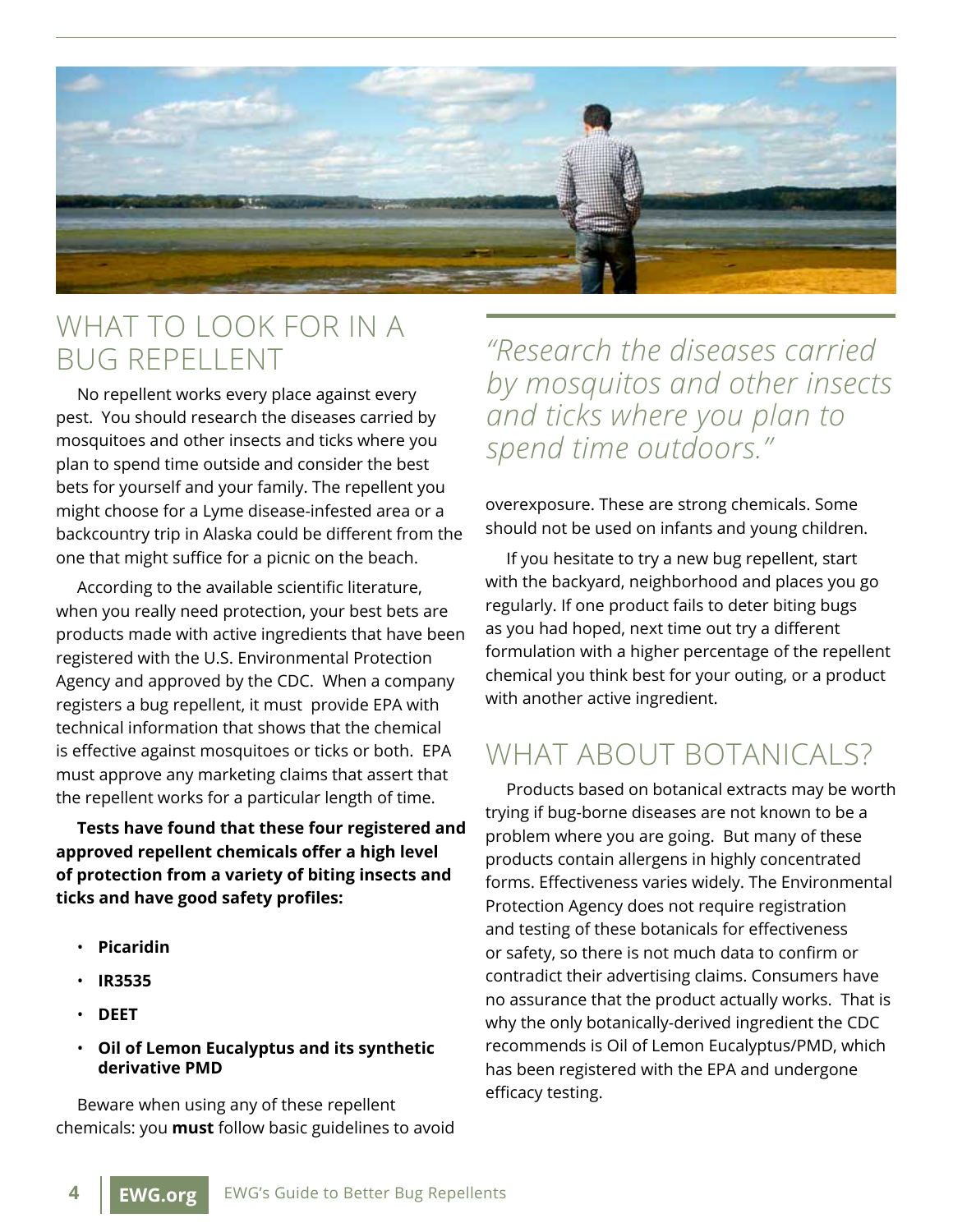**Here is a guide to common brands that feature the four recommended active ingredients.** (EWG does not recommend products that combine repellent and sun protection.)

| <b>Repellent chemical</b>                                  | <b>Common Brands</b>                                                                                                                                           |
|------------------------------------------------------------|----------------------------------------------------------------------------------------------------------------------------------------------------------------|
| Picaridin                                                  | Avon Skin-So-Soft Bug Guard Plus Picaridin<br>Cutter<br><b>Cutter Advanced</b><br>Natrapel 8-hour<br>OFF! Active<br>OFF! FamilyCare<br>Walgreens Light & Clean |
| IR3535                                                     | Coleman Skin Smart                                                                                                                                             |
| <b>DEET</b>                                                | <b>Bug Off</b><br><b>Buzz Off</b><br>Cutter<br>OFF! Active<br>OFF! Family Care<br>OFF! Deep Woods<br>Repel<br>Ultrathon                                        |
| Oil of Lemon Eucalyptus with enhanced<br>PMD concentration | <b>Coleman Botanicals</b><br>Citrapel<br><b>Fite Bite</b><br>Repel Essential                                                                                   |
| <b>PMD</b>                                                 | <b>OFF! Botanicals</b>                                                                                                                                         |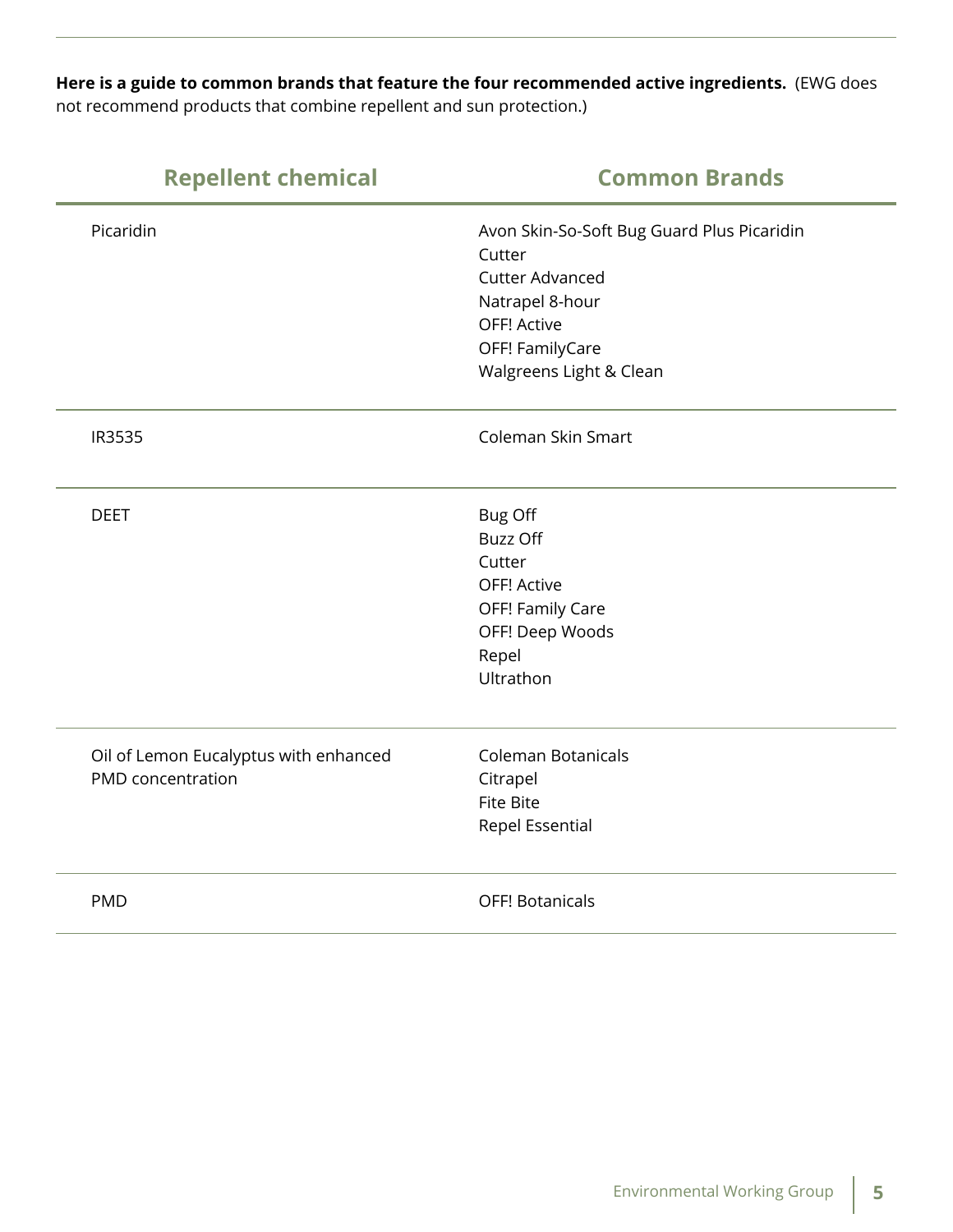

# Before you grab for the bottle **Repellents should be a last choice**

#### FIRST:

**Give bugs a smaller target**. Cover up with lightcolored clothing. In bug country, wear long-sleeved shirts with high collars and bandanas. When walking in tall grass or brush, tuck pants into socks to keep ticks and chiggers off your body. Use nets and or fans over outdoor eating areas and place nets over strollers and baby carriers. Send your kids to camp with mosquito netting for their bunks.

**Get rid of mosquito breeding grounds**. Drain standing water around your home. If you live in a place with a high tick concentration, make a wood chip barrier between your yard and wooded areas, mow the lawn, clean up brush regularly and follow the [CDC's guidelines](http://www.cdc.gov/ticks/avoid/in_the_yard.html) for reducing your yard's tick population.

#### Know your enemy

If you are in a place that presents few risks for pest-borne diseases and don't mind getting a few bug bites, your choice of repellent may not be that critical. On the other hand, if you need to protect yourself from Lyme disease, West Nile or other serious mosquito- and tick-transmitted diseases, your repellent and other preventive actions are serious decisions. It is vital that you research the common pest-borne diseases in your area (or where you are headed) so that you can match your choices to your risks.

Lyme disease cases are highly concentrated in 13 Northeastern and Mid-Atlantic states, from Virginia to Maine, and the upper Midwest, mostly in Wisconsin and Minnesota (CDC 2013A). You are most likely to contract Lyme disease between late April and mid-July.

West Nile cases have been found in almost every state, with the highest numbers reported in Texas, California, Illinois, Louisiana, Michigan, Mississippi and Oklahoma (CDC 2013E). According to the CDC, infections from mosquitoes carrying West Nile virus occur primarily in the summer months, peaking in August (CDC 2012B).

Much more information is available on the websites of [the CDC](http://www.cdc.gov) and the [World Health](http://www.who.int)  [Organization](http://www.who.int).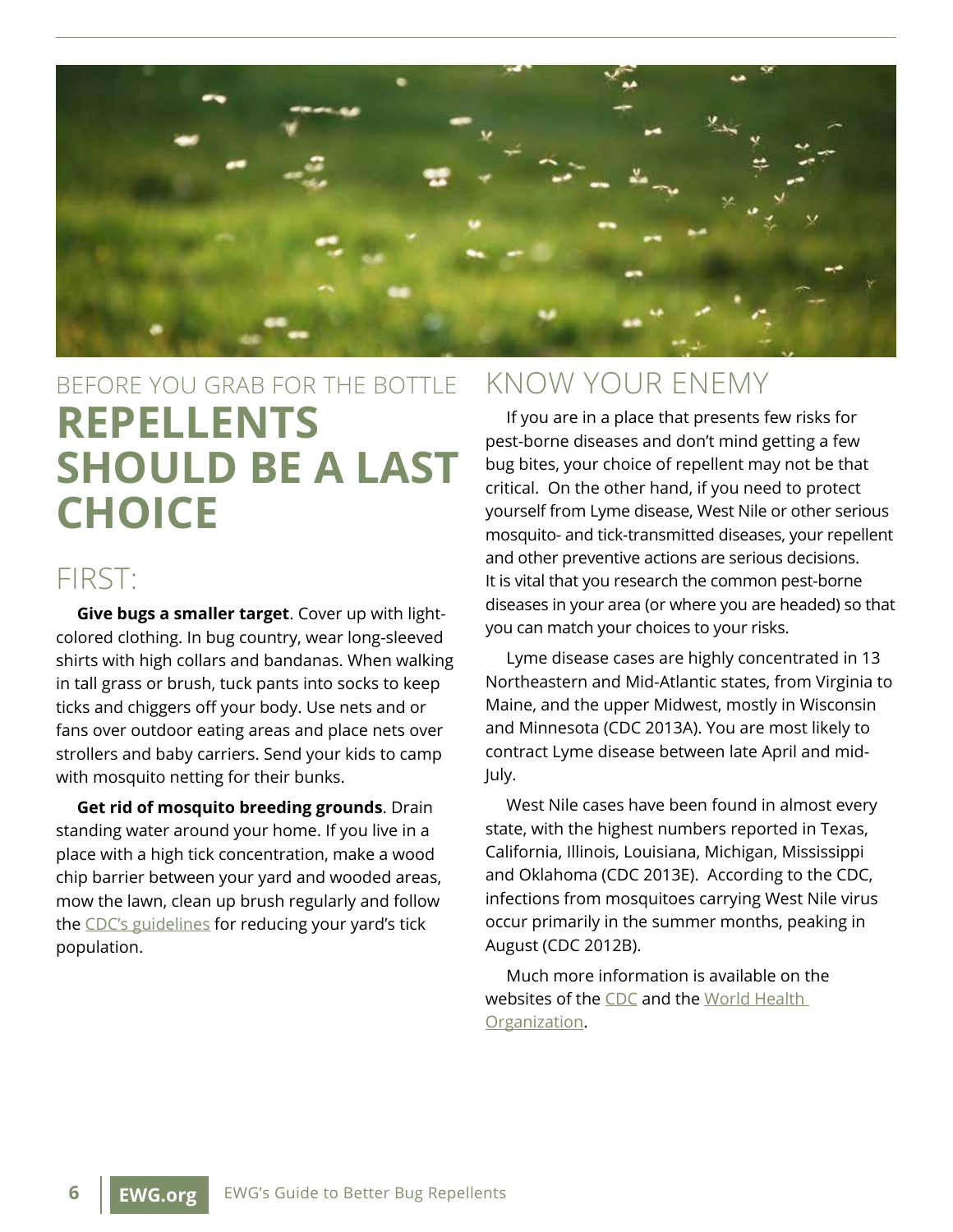# **EWG's Do's and Don'ts for avoiding bug bites**

## Do:

- Wear pants, socks, shoes and long sleeves, especially when venturing into heavy brush with likely bug infestations.
- Take extra precautions to avoid bug bites if you are in a high-risk area for Lyme disease, West Nile virus or other mosquito- and tick-borne illnesses.
- Use nets and/or fans over outdoor eating areas and place nets over strollers and baby carriers.
- Read labels to learn about safe usage and protection from bug species known to infest your area.
- Choose a repellent concentration rated for the time span you're outdoors, but not longer.
- Use products with the lowest effective concentration of repellent chemicals, particularly on children.
- Consult a physician if you are traveling out of the U.S. or need to use bug repellent daily for prolonged periods.
- Take extra care with kids. Keep repellents away from young children to reduce risk of accidental swallowing.
- Send kids to camp with netting for bunks.
- When using repellent on a child, apply it to your own hands and then rub them on your child. Avoid eyes and mouth and use repellent sparingly around ears. Do not apply repellent to children's hands because they sometimes put their hands in their mouths.
- Use products in lotion, pump or towelette form.
- Try repellents on a small patch of exposed skin before slathering all over. Check for ticks thoroughly after returning indoors and remove ticks properly.
- Wash clothing and repellent-coated skin when your kids come come indoors or at the end of the day.

## Don't use:

- Oil of Lemon Eucalyptus/PMD on children younger than 3 years old.
- More than 30 percent DEET on anyone.
- Any bug repellents on children under 6 months.
- Outdoor "fogger" insecticides. They contain more toxic ingredients than repellents applied to skin.
- Candles. They may not be effective. They emit fumes that could trigger respiratory problems.
- Aerosol sprays in pressurized containers. You'll inhale chemicals, and you could get sprayed in the eyes and face.
- Repellent mixed with sunscreen. When you reapply sunscreen every two hours as advised, you overexpose yourself to repellent.
- Bug zappers and treated wristbands.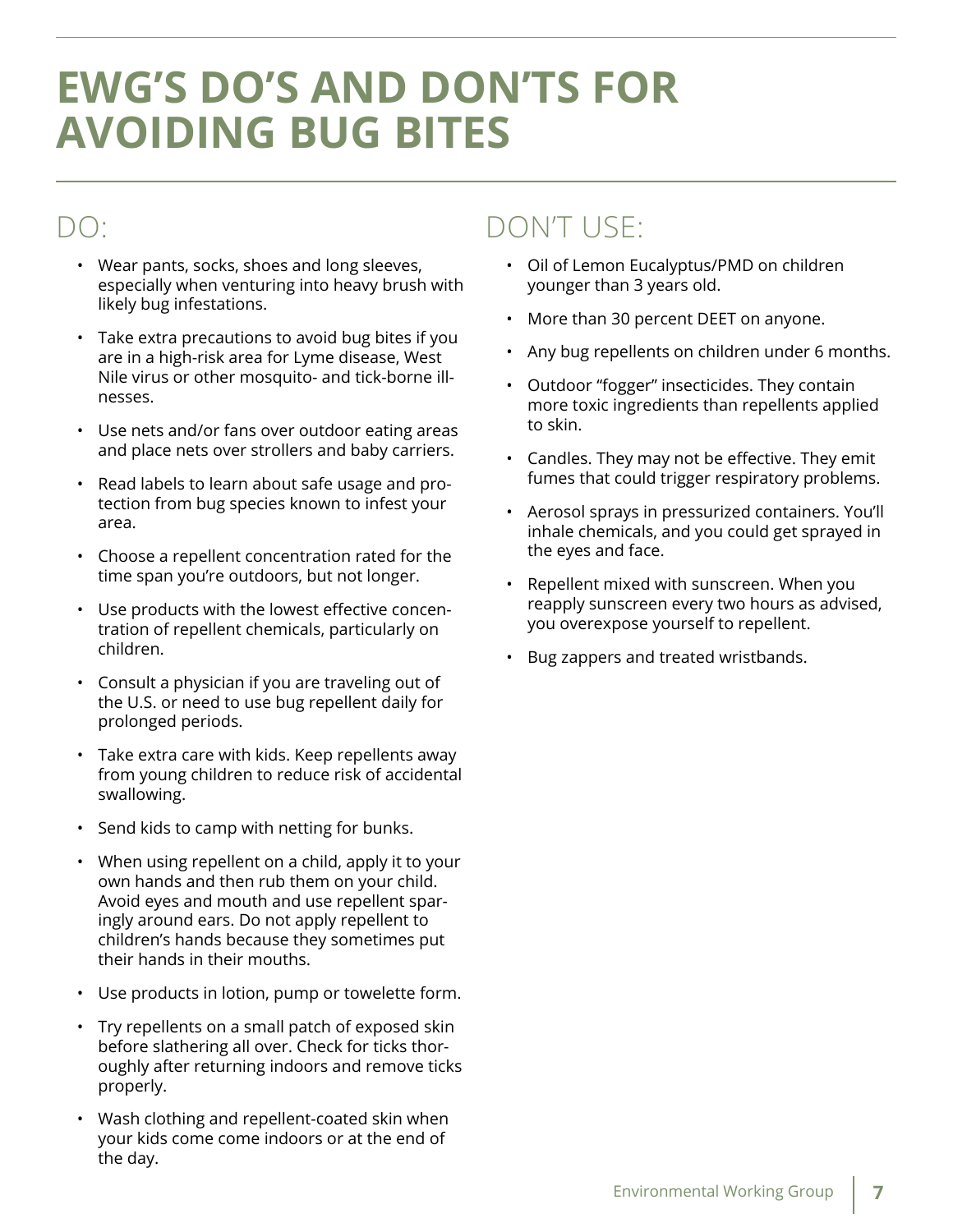# **REPELLENT CHEMICALS**

## PICARIDIN

Picaridin, developed by Bayer AG in the 1980s and sold in the U.S. since 2005, is not known to irritate skin and eyes, does not have a pungent odor like DEET and does not dissolve plastics (EPA 2005). It evaporates from the skin more slowly than DEET or IR3535 and may repel bugs for longer periods (Debboun et al. 2007).

In efficacy testing it performs like DEET, appearing to repel a wide range of pests (Badolo 2004, Barnard 2004, Carroll 2010, Consumer Reports 2010). The World Health Organization recommends Picaridin, along with DEET and IR3535, for protection against mosquitoes that carry diseases (WHO 2012). EPA registration data indicate that Picaridin at a concentration of 20 percent is effective against mosquitoes and ticks for 8 to 14 hours and for 3.5 to 8 hours at a concentration of 10 percent.

Picaridin does not carry the same neurotoxicity concerns as DEET but has not been tested as much over the long term. Overall, EWG's assessment is that Picaridin is a good DEET alternative with many of the same advantages and without the same disadvantages.

## IR3535

IR3535, whose full chemical name is 3-[N-Butyl-Nacetyl]-aminopropionic acid, ethyl ester, is structurally similar to the naturally occurring amino acid B-alanine. Merck & Co., Inc., developed IR3535 in the mid-1970s. It has been used in Europe for more than 20 years but was not registered for use in the U.S. until 1999 (EPA 1999).

IR3535 can be very irritating to the eyes but poses few other safety risks. European authorities have received no reports of health problems caused by this chemical. Like DEET, IR3535 may dissolve or damage

plastics. The manufacturer recommends avoiding contact with plastics other than polyethylene and polypropylene.

Merck recommends formulations with 10 to 30 percent IR3535 to repel biting insects and ticks (Merck 2013). *Consumer Reports* tests found that 20 percent IR3535 was slightly less effective than 15 to 30 percent DEET in repelling Aedes mosquitoes that sometimes carry yellow fever, dengue and encephalitis. *Consumer Reports* found that it performed as well as DEET against deer ticks and Culex mosquitoes that sometimes carry West Nile virus (Consumer Reports 2010).

This chemical is often found in products sold as sunscreens and repellents. We recommend avoiding these products because sunscreen should be reapplied every 2 hours. Following those instructions would over-exposed the user to bug repellent.

In sum, IR3535 is a good DEET alternative with many of the same advantages and fewer disadvantages.

#### DEET

DEET, registered for public use in 1957, is the most common mosquito and tick repellent. It is rated as very effective in repelling a wide range of mosquitoes, ticks and other bugs. DEET has been used billions of times and is a reasonable, if imperfect, choice.

On the plus side, if used as directed, DEET is considered safe by many public health organizations, including the Environmental Protection Agency, the Centers for Disease Control, the American Academy of Pediatrics and World Health Organization (AAP 2005, CDC 2013D, EPA 1998, Schutze 2013, WHO 2012). DEET is among those chemicals recommended by WHO for protection against disease-carrying mosquitoes and is the only repellent recommended by the CDC to protect against Lyme disease (CDC 2013D, WHO 2012).

In 1998 the EPA reviewed the first 40 years of public usage of DEET along with the known toxicity information and concluded that "the normal use of DEET does not present a health concern to the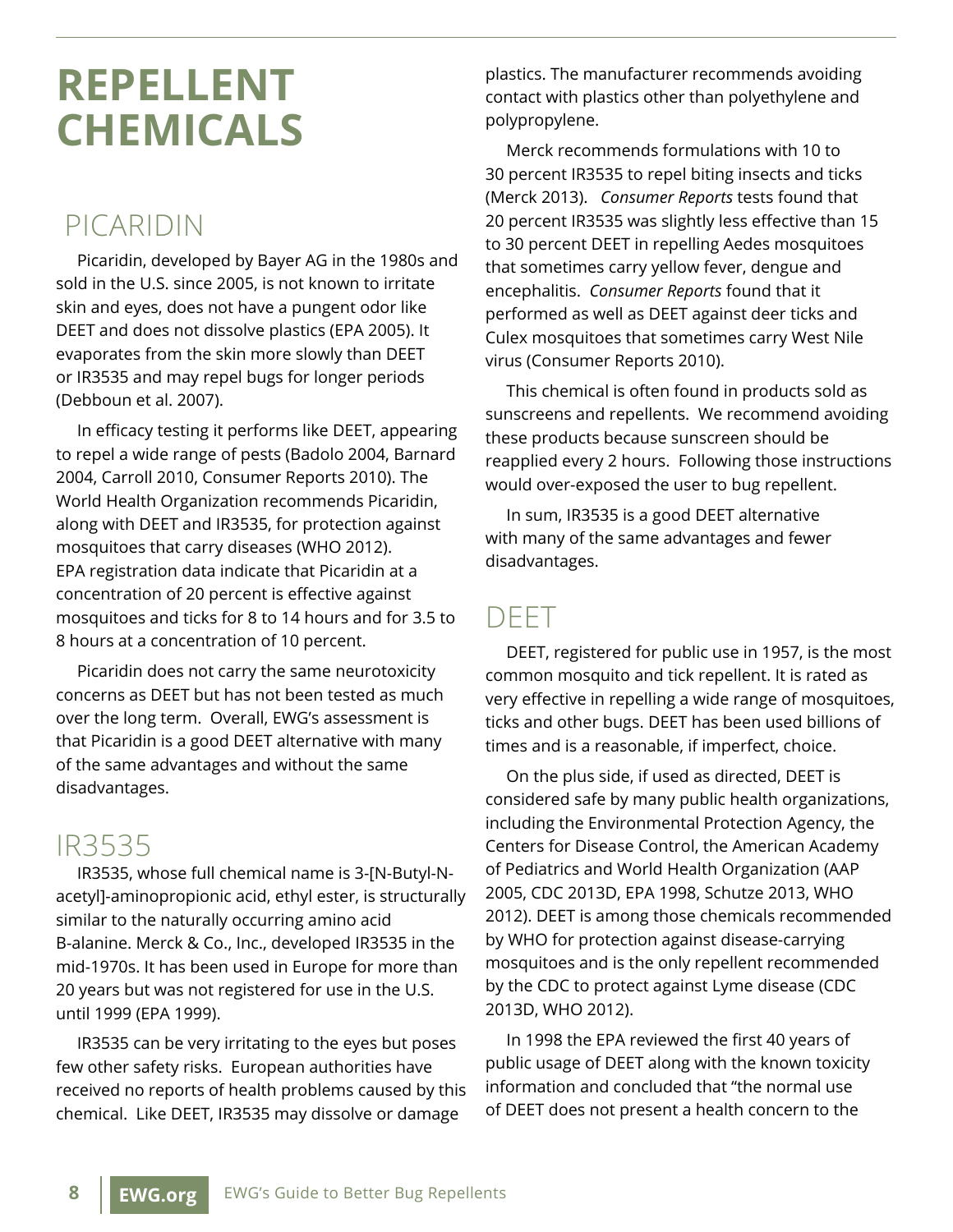general U.S. population." The agency found "no toxicologically significant effects in animal studies" (EPA 1998).

When we started our research, we were particularly concerned about the potential downsides of DEET. We still are. We urge consumers to handle DEET with caution. It is known to irritate the eyes and in intense doses may induce neurological damage (Abdel-Rahman et al 2001, ATSDR 2004, Corbel et al. 2009). In very rare cases DEET has been reported to impair the nervous system, with symptoms including seizures, tremors and slurred speech, most often after exposure to high concentrations of the chemical (ATSDR 2004, Briassoulis 2001). In addition, DEET gives off a distinct odor and can damage plastic, rubber and vinyl on a variety of gear including clothing, backpacks, glasses, watches and cameras (Schutze 2013).

In 1998, after reviewing case reports of seizures, the EPA concluded that the rate of adverse reactions appeared to be very low -- on the order of 1 per 100 million persons. The agency instructed manufacturers to provide additional instructions for minimizing overexposure to DEET. It authorized DEET for use by children but banned marketing claims that DEET products are "safe for children" (EPA 1998). EPA said it had "no evidence that would lead [it] to believe that DEET is uniquely toxic to infants and/or children," but it added that its personnel still had "concerns regarding these seizures, especially for children who are more susceptible to seizures in general and who receive a higher dose of DEET due to a greater surface area to body weight ratio" (EPA 1998).

 Laboratory studies conducted since the 1998 EPA review have suggested that DEET exposure can affect the nervous systems of rats (Abdel-Rahman et al 2001, Corbel et al. 2009). People who use DEET daily have reported suffering symptoms including rashes, dizziness, difficulty concentrating and headaches (ATSDR 2004). Studies using DEET alongside the pesticide permethrin have raised concerns that DEET could cause neurological damage and epigenetic changes (Abdel-Rahman et al 2001, Manikkam et al 2012).

Still, after reviewing the evidence, EWG has concluded that DEET is generally safer than many people assume and remains a viable option for people in areas infested with disease-carrying pests. As rates of Lyme disease and other bug-borne illnesses rise, people need bug repellents that work well when it counts.

The EPA allows U.S. sales of repellents with up to 100 percent DEET, but increasing concentration does not increase efficacy. Longer protection times can be achieved by time-release products. We think it makes sense to follow Canadian government recommendations limiting DEET to 30 percent in any product and even weaker concentrations for young children (Canada 2012). The Canadian government's advice conflicts with the CDC's recommendation to use a product containing 20 to 50 percent DEET for adult protection against Lyme disease, and a product containing 20 to 30 percent DEET for children's protection. Consumers must make their own decisions about which advice to follow when it comes to using DEET on children in areas with high risk of Lyme disease.

#### **Health Canada Recommendations for DEET Usage**

| Age            | <b>Recommendations</b>           |
|----------------|----------------------------------|
| 0 to 6 months  | No DEET                          |
| 6 to 24 months | Only when bug risks are high     |
|                | 5-10% DEET products              |
|                | Limit to 1 application per day   |
| 2 to 12 years  | 5-10% DEET                       |
|                | Limit to 3 applications per day. |
|                | Avoid prolonged use              |
| General        | No more than 30% DEET allowed    |
| population     | in products                      |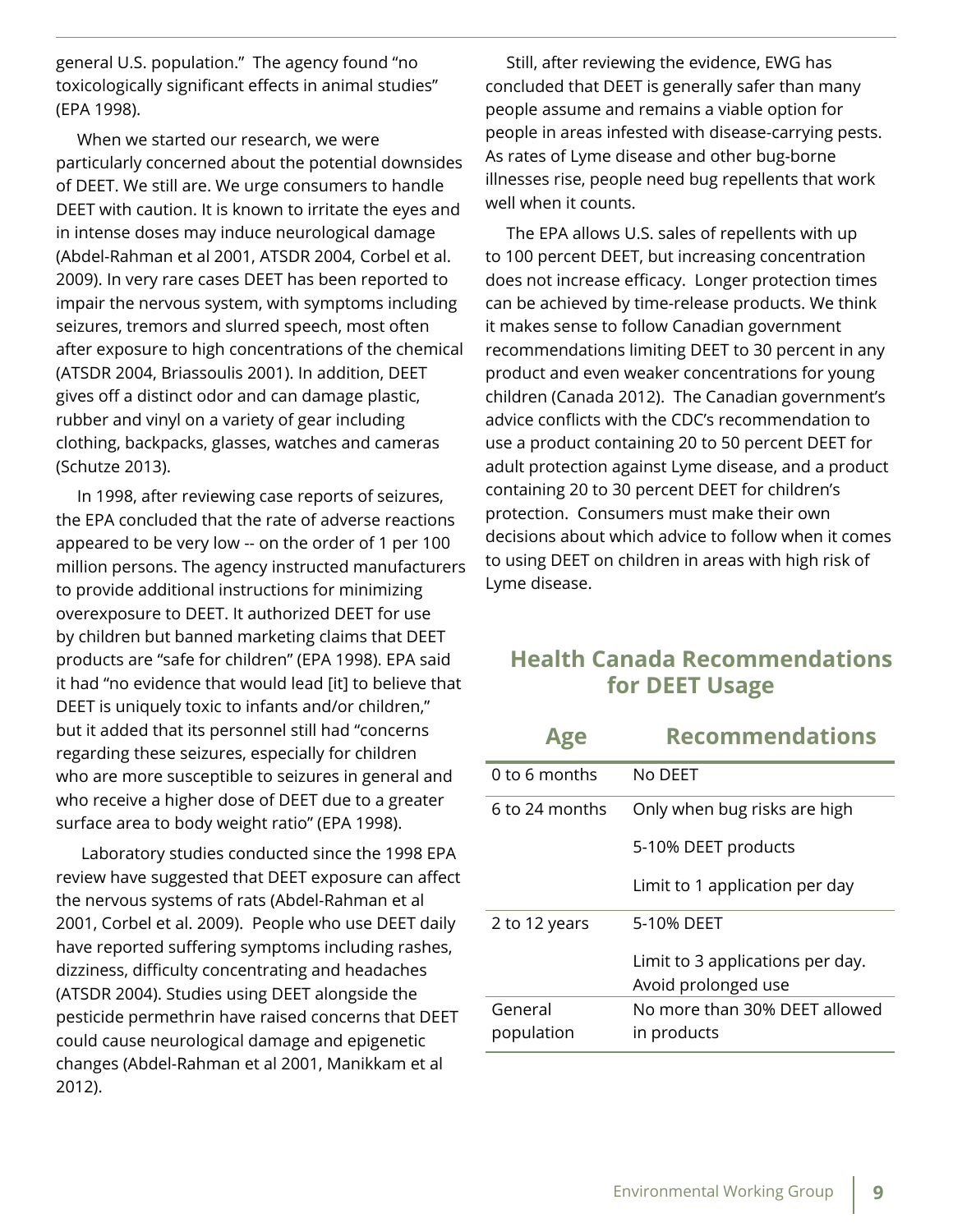

The oil of the lemon eucalyptus tree repels insects.

#### Oil of Lemon Eucalyptus /PMD

**Oil of Lemon Eucalyptus** is the trade name for the repellent that originated as an extract of the eucalyptus tree native to Australia. The tree extract is refined to intensify the concentration of the naturally occurring substance *para*-menthane-3,8-diol, also known as PMD, from 1 to 65 percent. The resulting oil is very different from unprocessed tree oil.

Most Oil of Lemon Eucalyptus products on the market are made by Spectrum Brands and sold under the brand names Repel and Cutter. These have concentrations of 30 percent Oil of Lemon Eucalyptus and 20 percent PMD. Some testing has shown that concentrations of 20 to 26 percent PMD may perform as well as 15 to 20 percent DEET against both mosquitoes and ticks (Barnard 2004, Consumer Reports 2010). PMD's maximum protection time against mosquitoes and ticks is shorter than DEET's, according to EPA documents.

The [Repel website](http://www.repel.com/Products-and-Solutions/Natural-Insect-Repellent/Lemon-Eucalyptus.aspx) does not recommend Oil of Lemon Eucalyptus/PMD when the risk of West Nile virus is high or against sand flies or the biting midges known as no-seeums.

Refined Oil of Lemon Eucalyptus is classified as a biochemical pesticide, which the EPA defines as a naturally occurring ingredient that controls pests by non-toxic mechanisms. Ingredients in this category can qualify for EPA approval with less safety testing than synthetic chemical pesticides. However, unlike botanicals, these products have to submit tests showing effectiveness.

Because the dangers to children have not been thoroughly explored, products with Oil of Lemon Eucalyptus and PMD have labels that warn, "Do not use on children

under the age of 3" (NY 2002). The CDC also advises not to use on children under three years of age (CDC 2013F). Citronellol and other chemicals in the extract are known allergens.

Synthetic PMD can be found in some repellent products at a concentration of 10 percent. These products provide only a few hours of protection and warn against use on children younger than 3. They present less risk of allergic skin reaction than natural PMD.

Scientists do not know enough to determine differences between PMD and Oil of Lemon Eucalyptus, but one study found that Oil of Lemon Eucalyptus provided longer protection than the equivalent concentration of synthetic PMD.

We conclude that Oil of Lemon Eucalyptus has disadvantages and is not appropriate for all situations but is a good choice for people who want a botanically-based bug repellent.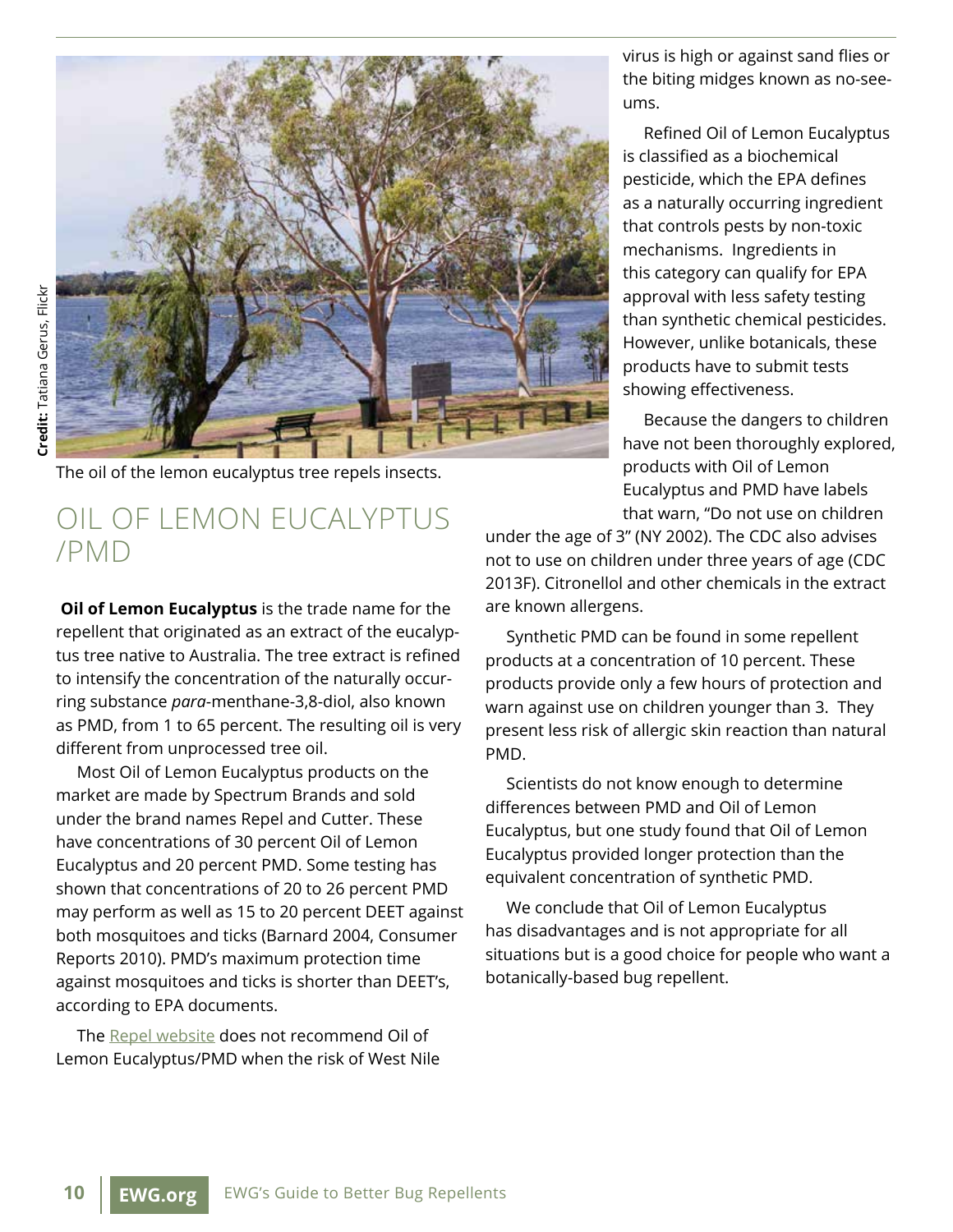# **Botanical repellents**

EWG research indicates that botanically based bug repellents are not often the best choice. The most common contain castor oil, cedar oil, citronella oil, clove oil, geraniol oil, lemongrass oil, peppermint oil, rosemary oil and soybean oil. While effectiveness varies, and there may be a few exceptions, most botanicals repel bugs for a short time, if at all.

There are few data available on botanicals because the EPA has classified them as "minimum risk" pesticides, meaning, they are exempt from registration and efficacy testing. But "minimum risk" does not mean safe. Products based on these botanical ingredients generally contain known human allergens – often at much higher concentrations than personal care products.

The EPA recently convened a Science Advisory Panel meeting to discuss the possibility of requiring efficacy testing for all skin-applied repellents, including botanicals. If the agency mandates such testing, it could produce solid evidence to support – or refute – advertising claims by botanical repellent makers.

EWG recommends that consumers who are in high-risk areas for bug-borne disease or need longlasting, effective bug protection avoid botanically based bug repellents, aside from Oil of Lemon Eucalyptus. In other cases, you may find it worth your while to try botanical repellents to identify one that works well for you. To determine if a product might cause an allergic reaction, EWG suggests testing it on a small patch of skin before slathering all over.

#### **Botanical oil Likely to contain these known human allergens\*\***

| Castor oil                        | none                                                               |
|-----------------------------------|--------------------------------------------------------------------|
| Cedar oil                         | none                                                               |
| Citronella oil                    | geraniol*, citronellol*, limonene*, linalool*, farnesol*           |
| Clove oil                         | eugenol*                                                           |
| Oil of Lemon Eucalyptus (PMD 65%) | citronellol, pinene, caryophyllene                                 |
| Geraniol oil                      | geraniol*, citronellol*, linalool*, limonene*                      |
| Lemongrass oil                    | geraniol*, citral*, citronellol*, limonene*                        |
| Peppermint oil                    | menthol, caryophyllene, limonene*, pinene                          |
| Rosemary oil                      | pinene, camphor, caryophyllene, limonene*,<br>terpineol, linalool* |
| Soybean oil                       | none                                                               |

\*In Europe, cosmetics applied to the skin must disclose these ingredients when the concentration exceeds 0.001 percent (SCCS 2003).

\*\* Known human allergens identified by the European Commission Scientific Committee on Consumer Safety (SCCS 2011).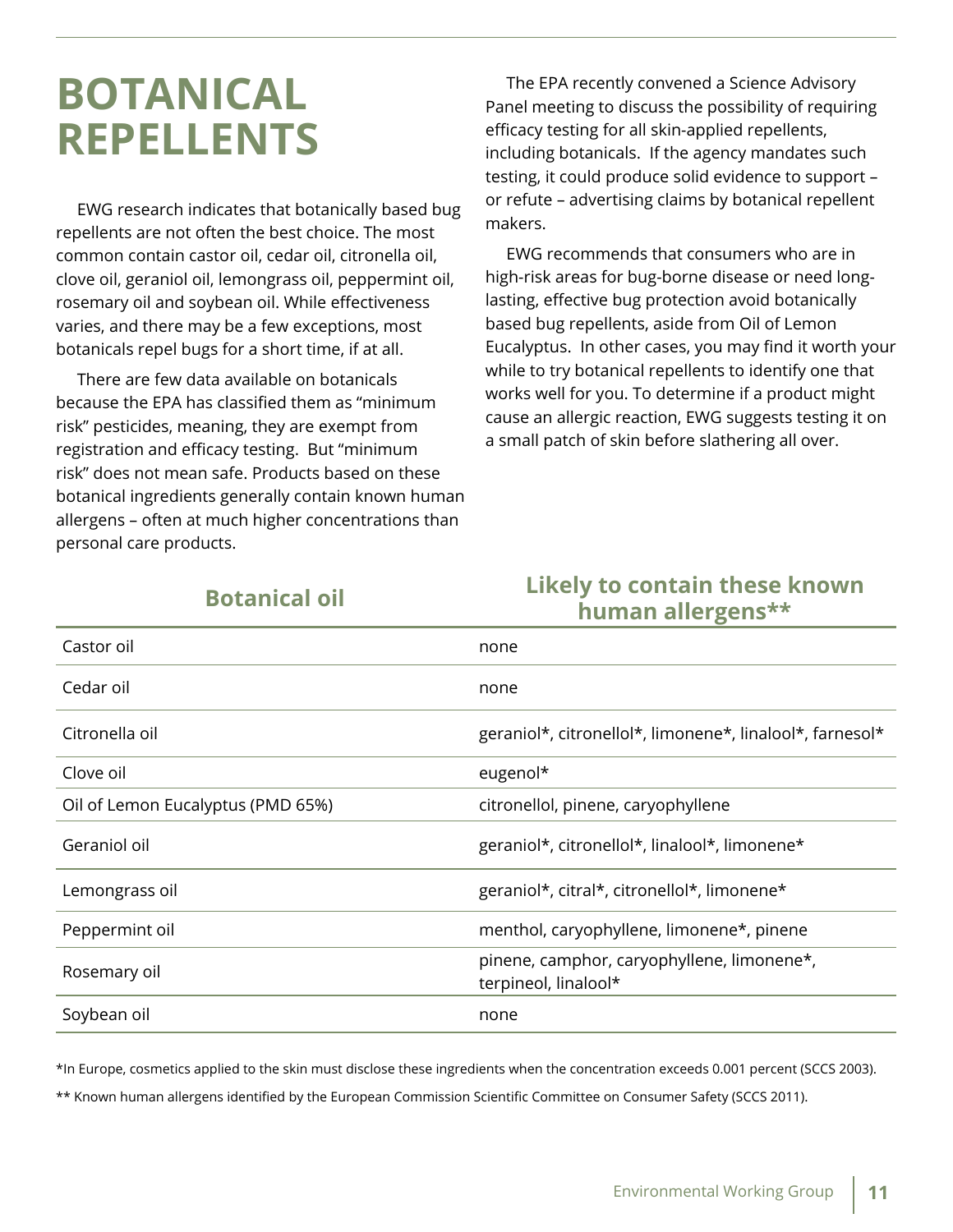# **EWG Repellent Guide: Top Choices**

| <b>Repellent</b><br><b>Chemical</b> | <b>General</b><br><b>Effectiveness</b> *                                                                                                                                                                                   | Pros <sup>*</sup> :                                                                                                                                                                             | Cons <sup>*</sup> :                                                                                                                                                                                                                                                                                               |
|-------------------------------------|----------------------------------------------------------------------------------------------------------------------------------------------------------------------------------------------------------------------------|-------------------------------------------------------------------------------------------------------------------------------------------------------------------------------------------------|-------------------------------------------------------------------------------------------------------------------------------------------------------------------------------------------------------------------------------------------------------------------------------------------------------------------|
| Picaridin                           | A 5-10% concentration<br>can provide short<br>protection time of 1-2<br>and up to 4 hours against<br>ticks and mosquitoes.<br>A 20% concentration<br>product provides all-<br>day protection from<br>mosquitoes and ticks. | • Safer risk profile than<br><b>DEET</b><br>• Odorless<br>• Non-irritating<br>• Does not melt plastic                                                                                           | • Approved by EPA in<br>2005, less surveillance of<br>rare adverse effects<br>· Shorter protection time<br>against DEET in some<br>studies                                                                                                                                                                        |
| IR3535                              | A 20% concentration<br>can provide 8 hours of<br>mosquito protection<br>and 6 to 12 hours of tick<br>protection.                                                                                                           | • Structurally similar to<br>amino acid alanine<br>• Long experience in<br>Europe<br>• Good safety profile                                                                                      | • Concentrations weaker<br>than 10% may not be<br>effective<br>• Avoid brands with<br>added sunscreen<br>• Serious eye irritant<br>• Melts some plastic and<br>damages some fabrics                                                                                                                               |
| <b>DEET</b>                         | DEET at less than 10%<br>concentration can<br>provide 1-2 hours of<br>protection against ticks<br>and mosquitoes. A<br>20-30% concentration<br>product provides all-<br>day protection from<br>mosquitoes and ticks.       | • Effective against wide<br>range of pests<br>• Widely used with<br>few serious adverse<br>reactions<br>• Concentrations of 10<br>to 30% provide lasting<br>protection against many<br>species. | • Limit concentration<br>used on children<br>• Strong eye irritant<br>• Melts some plastic and<br>damages some fabrics<br>• In a few cases<br>neurological symptoms<br>have been reported<br>• Avoid products with<br>more than 30% DEET, try<br>time-release products<br>when you need multi-<br>hour protection |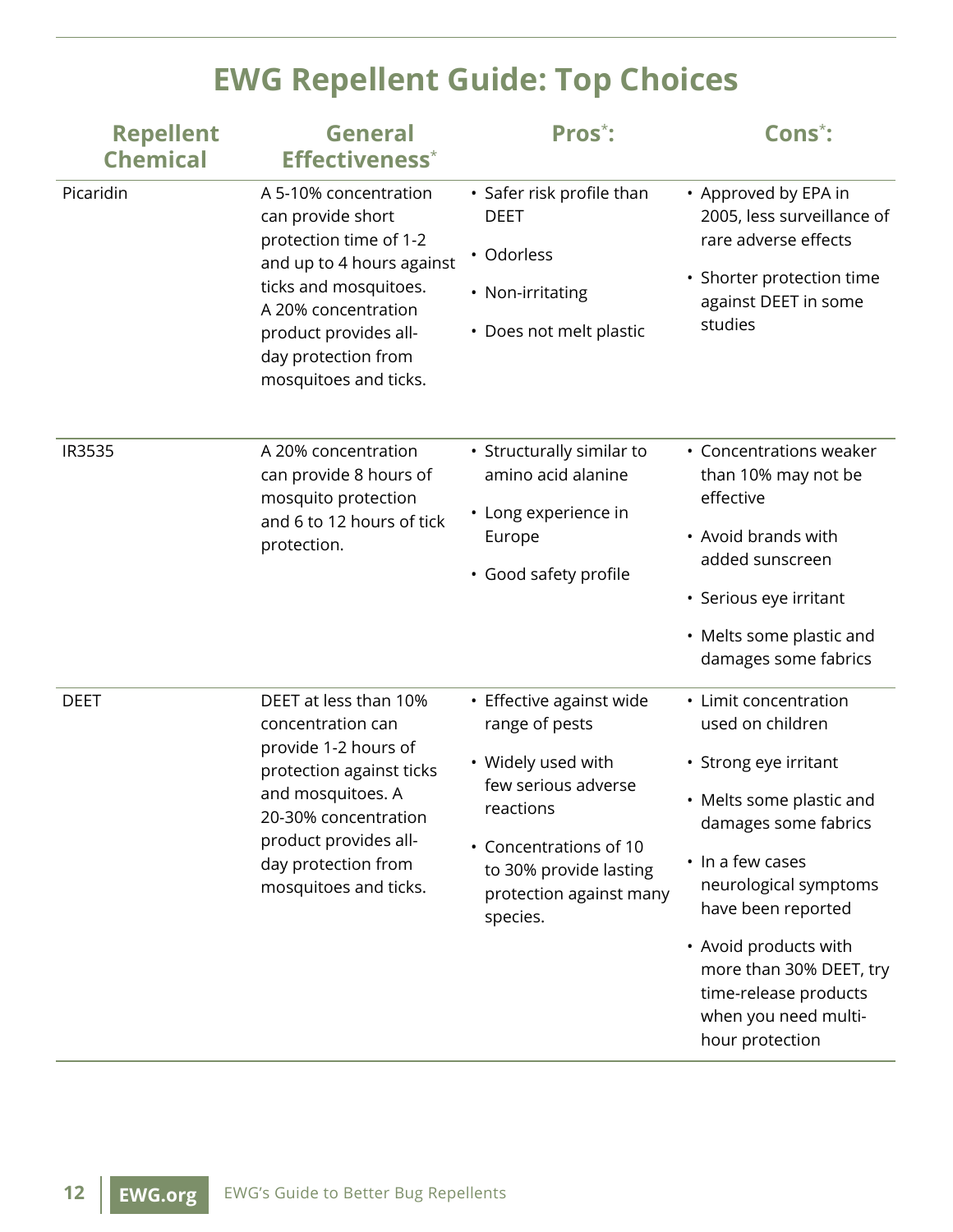| Oil of Lemon Eucalyptus<br>with enhanced PMD<br>concentration | 30% concentration (19%)<br>PMD) provides up to<br>6 hours of protection<br>against mosquitoes and<br>ticks | • Most effective botanical<br>ingredient                    | • Not for use on children<br>3 and younger<br>• Can irritate lungs<br>• Possible allergens                       |
|---------------------------------------------------------------|------------------------------------------------------------------------------------------------------------|-------------------------------------------------------------|------------------------------------------------------------------------------------------------------------------|
| <b>PMD</b>                                                    | 10% provides 2 hours<br>of protection against<br>mosquitoes and ticks                                      | • Lower allergen concern<br>than botanical based<br>product | • Not for use on children<br>3 and younger<br>• Can irritate lungs<br>• No higher concentration<br>on the market |

\* The general effectiveness, pros and cons columns in the table refer generically to products formulated with the ingredient listed and do not make explicit claims on the quality or performance of any specific product. Effectiveness estimates are drawn from peerreviewed literature and EPA registration approvals for labeling at http://cfpub.epa.gov/oppref/insect/. Actual protection time varies in field tests. Experiment to see which products work for you to repel bugs in your area.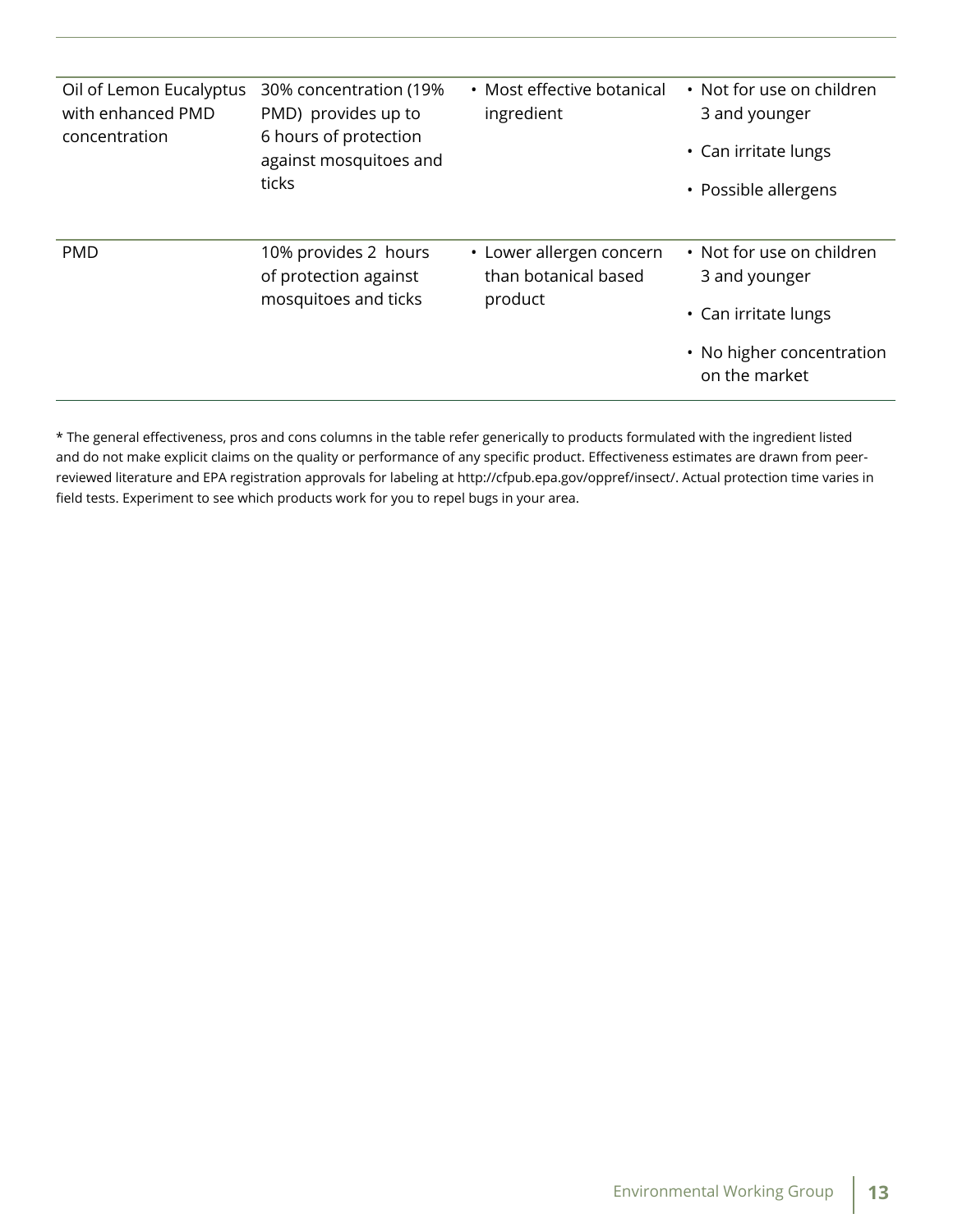# **Other options**

| <b>Repellent</b><br><b>Chemical</b>      | <b>General</b><br><b>Effectiveness</b> *                                                                    | Pros <sup>*</sup>                                                                                                       | $\mathsf{Cons}^*$                                                                                                                                                                                  |
|------------------------------------------|-------------------------------------------------------------------------------------------------------------|-------------------------------------------------------------------------------------------------------------------------|----------------------------------------------------------------------------------------------------------------------------------------------------------------------------------------------------|
| 2-undecanone<br>(Methyl Nonyl<br>Ketone) | 7.5% concentration<br>offers 4 hours of<br>mosquito and 2 hours<br>of tick protection                       | • Effective as DEET in some<br>tests                                                                                    | • Hard to find                                                                                                                                                                                     |
| Citronella                               | 4.2% concentration<br>provides 1 hour of<br>mosquito and tick<br>protection                                 | • Botanical ingredient                                                                                                  | • Less effective than<br>other repellent<br>ingredients<br>• Frequent application<br>may be necessary<br>• May cause allergic skin<br>reactions<br>• Ineffective against Asian<br>tiger mosquitoes |
| Catnip oil                               | 7% and 15%<br>concentrations offer<br>7 hours of mosquito<br>protection, no tick<br>protection              | • Botanical ingredient                                                                                                  | • Hard to find                                                                                                                                                                                     |
| <b>Botanical blends</b>                  | Little testing data; many<br>tested do not repel<br>Asian tiger mosquito<br>and other aggressive<br>species | • Botanical ingredient<br>• Some geranium oil and<br>soybean oil mixtures<br>shown to provide lasting<br>bug protection | • Exempt from EPA<br>registration and testing<br>• Effectiveness varies<br>depending on mosquito<br>species<br>• Frequent reapplication<br>necessary<br>• May cause allergic skin<br>reactions     |

\* The general effectiveness, pros and cons columns in the table refer generically to products formulated with the ingredient listed and do not make explicit claims on the quality or performance of any specific product. Effectiveness estimates are drawn from peer-reviewed literature and the EPA registration approvals for labeling at [http://cfpub.epa.gov/oppref/insect/.](http://cfpub.epa.gov/oppref/insect/) Actual protection time varies in field tests. Experiment to see which products work for you for the bugs in your area.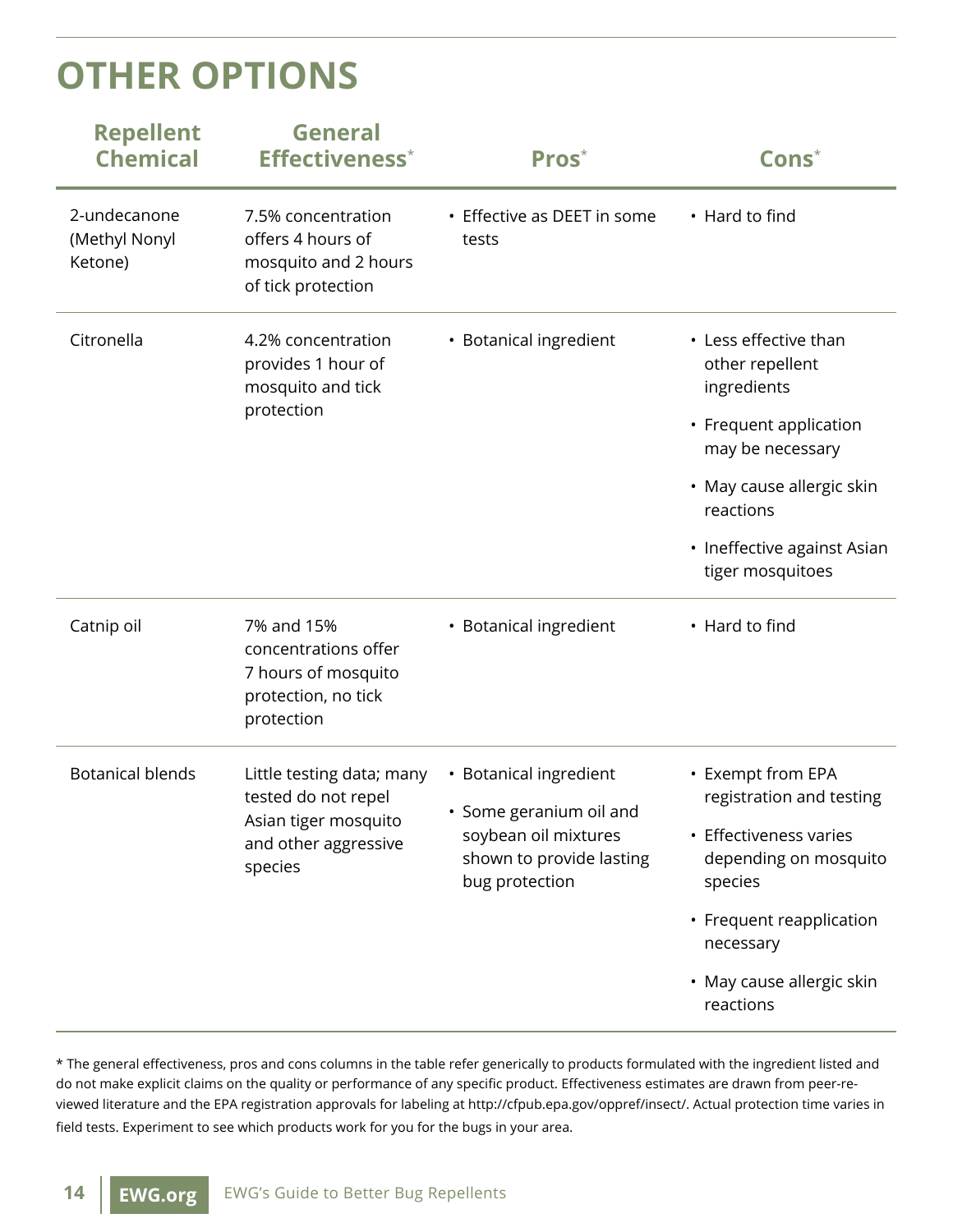## Use with Caution

Permethrin-treated clothing

- Doesn't require direct application to skin
	- Useful in areas infested with mosquito and ticks, high disease risks and where other repellents are ineffective
- Chemical is more toxic than skin-applied repellents
- Safe handling necessary for treated clothing
- Home application of permethrin can lead to overexposure

## Avoid Toxic or Ineffective Options

| <b>Product</b>                          | Why?                                                                                                  | <b>Try instead</b>                                                                    |  |
|-----------------------------------------|-------------------------------------------------------------------------------------------------------|---------------------------------------------------------------------------------------|--|
| Bug zappers                             | Are ineffective and expensive, may<br>attract more mosquitoes to the area<br>and kill beneficial bugs | Drain standing water, check window<br>screens, stay indoors when insects              |  |
| Yard bug treatments                     | Don't provide lasting protection,<br>require more pesticides than skin<br>repellents                  | swarm. Use repellent as needed on<br>exposed skin                                     |  |
| Clip-on repellents,<br>Insecticide fans | Inhalation hazard, ingredients<br>metofluthrin and allethrin more toxic<br>than skin products         | Ceiling or standing fans can keep<br>mosquitoes from landing on people                |  |
| Repellent candles                       | Inhalation hazard, less effective than<br>skin or clothing treatments                                 | Cover up with light colored clothes. Use<br>repellent as needed on exposed skin       |  |
| Pure essential oils                     | Can cause serious irritation and<br>allergy                                                           | Use products formulated for skin use.<br>Test on small area before applying<br>widely |  |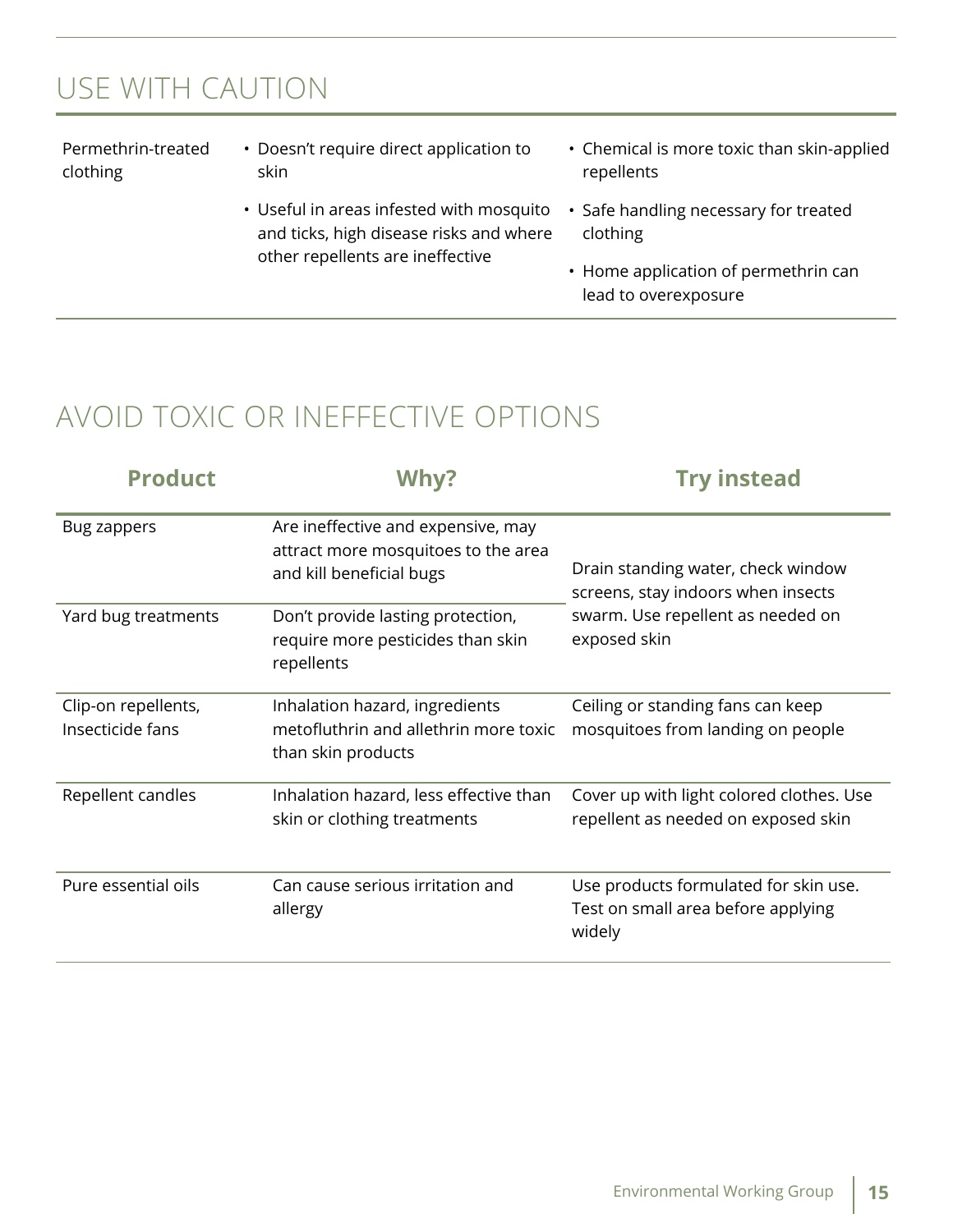

Mosquito larvae, called "wigglers," breed in stagnant water.

# **What diseases do bugs transmit?**

#### **MOSQUITOES**

The primary mosquito-borne disease threat in the U.S. is West Nile virus. Travelers to tropical regions and some other places could encounter malaria, dengue fever, yellow fever and a few other diseases.

The most common diseases carried by mosquitoes are:

| <b>Mosquito genus</b> | <b>Diseases</b>                                                    |
|-----------------------|--------------------------------------------------------------------|
| Aedes                 | Dengue fever, Rift Valley<br>fever, yellow fever,<br>chikungunya   |
| Anopheles             | Malaria, lymphatic<br>filariasis                                   |
| Culex                 | West Nile fever, Japanese<br>encephalitis, lymphatic<br>filariasis |

Source: World Health Organization, 2012

**West Nile virus** struck 5,674 Americans last year. Half those cases were complicated with neuroinvasive disease such as meningitis, encephalitis or acute flaccid paralysis, according to the CDC. Symptoms can be high fever, headache, stupor, tremors, convulsions and neurological damage.

Between 1999 and 2008, 64 different mosquito species tested positive for West Nile virus.

According to the CDC, infections from mosquitoes carrying West Nile virus occur primarily in the summer months, peaking in August. West Nile cases have been found in almost every state in the nation, with the highest numbers reported in Texas, California, Illinois, Louisiana, Michigan, Mississippi and Oklahoma.

**Malaria** can cause fever, chills, headache, vomiting, diarrhea and in severe cases, organ failure, coma and death. According to the World Health Organization, more than 125 million travelers annually visit the 100 countries or areas where malaria has been reported.

Some 30 to 40 of the 3,500 species within the Anopheles genus transmit malaria. These species are widespread throughout the world.

The CDC recommends DEET, Picaridin, IR3535 and Oil of Lemon Eucalyptus/PMD to repel mosquitoes that transmit malaria. The WHO recommends DEET, IR3535 and Picaridin.

## WHAT TESTS TELL US - AND what they don't

Repellents are not tested against all mosquito species. The most common mosquito used in tests is the Aedes aegypti mosquito, because it is very sensitive to repellents and easy to cultivate in laboratories. Other Aedes mosquito species require higher doses and more frequent reapplication of repellents (Badolo 2004).

One repellent may not always protect a person from all the different mosquito species, nor from other pests.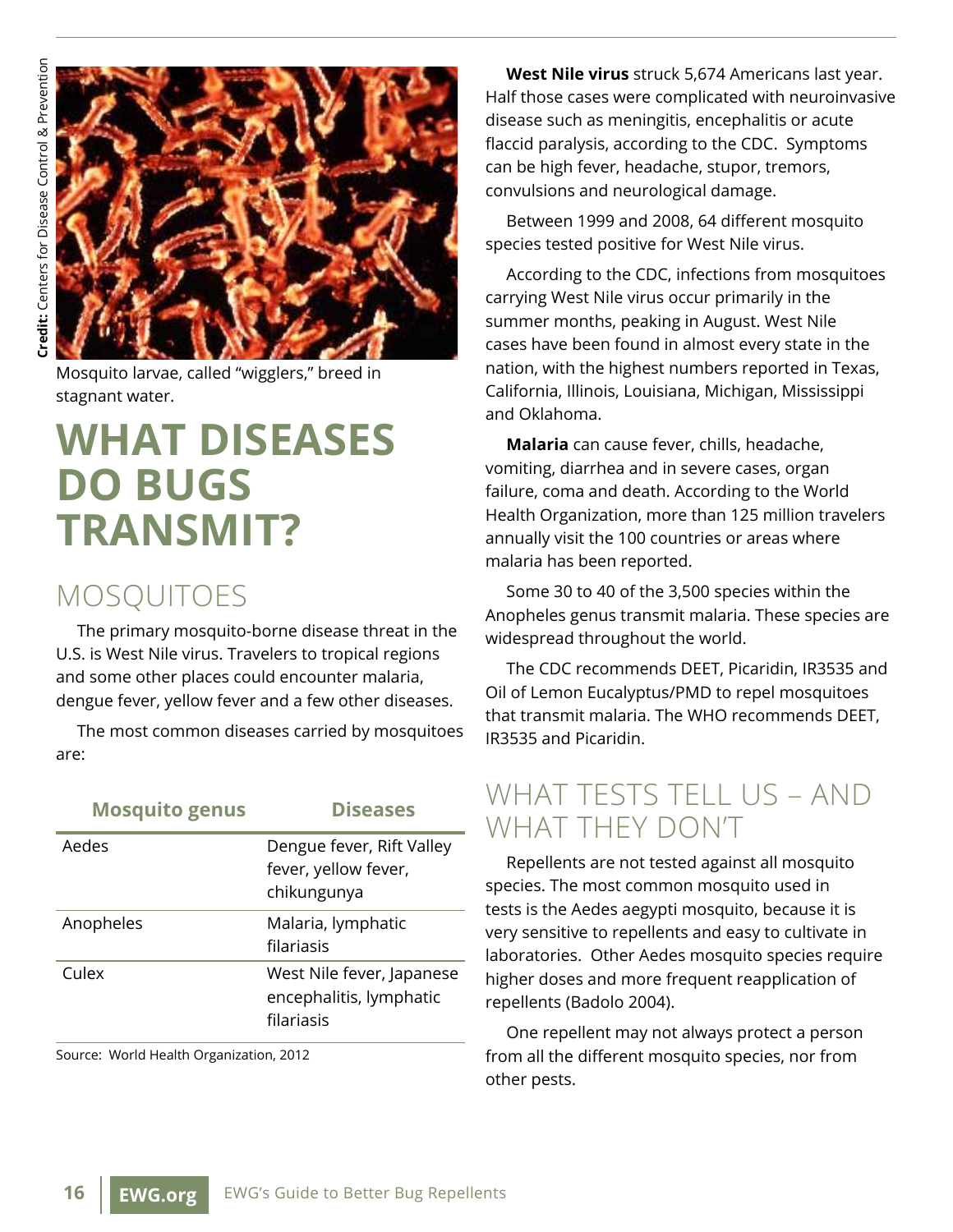## **TICKS**

Diseases carried by ticks are rare but can be severe. EWG recommends prudent tick prevention methods to anyone who spends time in tick-infested areas.

Seven tick species in the U.S. may carry disease:

**Lyme disease**, carried by the blacklegged tick and Western blacklegged tick, is the most prevalent tick-borne disease in the U.S., with 24,364 known and [8,733 probable cases reported in 2011,](http://www.cdc.gov/lyme/stats/chartstables/reportedcases_statelocality.html) the latest year for which data are available.

Most cases occur from Virginia to Maine and the upper Midwest, mostly Wisconsin and Minnesota (CDC 2013F).

Adult blacklegged ticks are about the size of a sesame seed. Most Lyme disease is transmitted via bites from immature nymphs that feed during the spring and summer. You are most likely to contract tick-borne Lyme disease between late April and mid-July.

The lone star tick, found in the eastern half of the U.S., carries Southern tick-associated rash illness, an infectious disease similar to Lyme disease.

| <b>Tick</b>                                  | <b>Disease(s)</b>                         | <b>Symptoms</b>                                                                                                          |  |
|----------------------------------------------|-------------------------------------------|--------------------------------------------------------------------------------------------------------------------------|--|
| Blacklegged tick, also known as<br>deer tick | Anaplasmosis                              | Anaplasmosis: fever, headache,<br>chills and muscle aches                                                                |  |
|                                              | <b>Babesiosis</b><br>Lyme disease         | Babesiosis: varies from none to                                                                                          |  |
| Western blacklegged tick                     | Anaplasmosis                              | flu-like and life-threatening<br>Lyme disease: bull's eye rash,                                                          |  |
|                                              | <b>Babesiosis</b>                         | fatigue, chills, fever, headache,<br>aches, swollen lymph nodes                                                          |  |
|                                              | Lyme disease                              |                                                                                                                          |  |
| American dog tick                            | Rocky Mountain spotted fever              | Rocky Mountain spotted fever:<br>fever, headache, vomiting,                                                              |  |
| Brown dog tick                               | Rocky Mountain spotted fever              | muscle pain and in some cases<br>death                                                                                   |  |
| <b>Gulf Coast tick</b>                       | Rickettsiosis                             | Rickettsiosis: fever, scabs, rash                                                                                        |  |
| Lone star tick                               | Ehrlichiosis                              | Ehrlichiosis: fever, headache,<br>chills, malaise, muscle pain,<br>nausea/vomiting/diarrhea,<br>confusion, red eye, rash |  |
| Rocky Mountain wood tick                     | Rocky Mountain spotted fever<br>Tularemia | Rocky Mountain spotted fever:<br>fever, headache, vomiting,<br>muscle pain and in some cases<br>death                    |  |
|                                              |                                           | Tulameria: Skin ulcer with<br>regional lymph node swelling                                                               |  |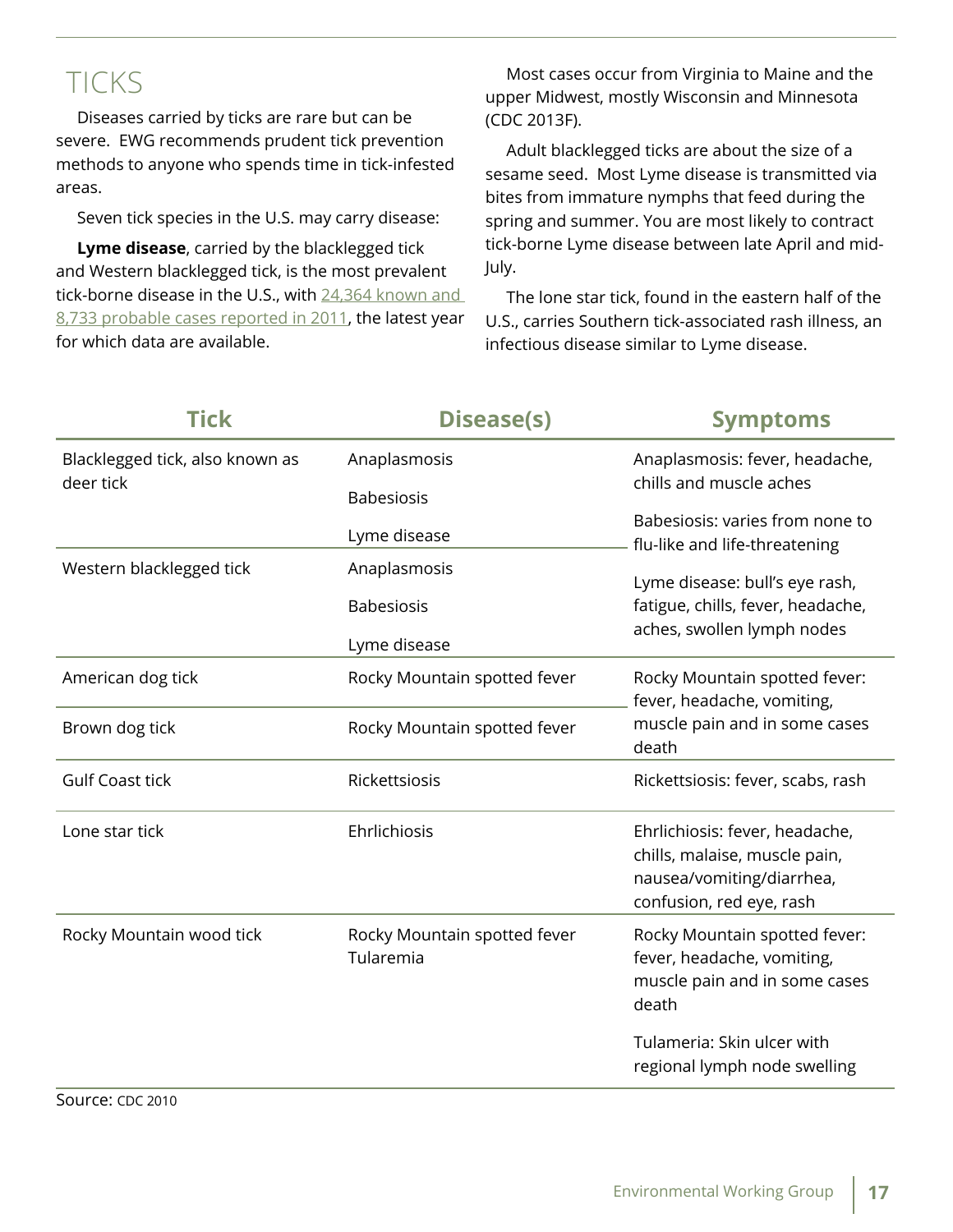

Adult deer tick, Ixodes scapularis.

**Rocky Mountain spotted fever** can cause fever, headache, vomiting, muscle pain and in some cases death. It can be transmitted to humans by bites of the American dog tick, Rocky Mountain wood tick and brown dog tick. The disease has been reported throughout the lower 48 states; most cases occur in North Carolina, Oklahoma, Arkansas, Tennessee and Missouri. The incidence rate has increased over the past 20 years to about 2,000 cases annually. But the fatality rate has greatly decreased over the past 50 years from 5 to 10 percent to less than 0.5 percent (CDC 2012A).

## Do repellents stop ticks?

No single chemical completely repels important American ticks. Do not rely on any product to keep ticks away. Perform tick checks at the end of the day or when returning indoors.

To help protect from Lyme disease, the CDC recommends that people use a product with at least [20 percent DEET or Pemethrin-coated clothing](http://www.cdc.gov/lyme/prev/on_people.html) (CDC 2011). In lab studies DEET stops 3 of every 4 ticks. Researchers test tick repellents by timing how long it takes for a tick to walk over a volunteer's repellentcoated skin. The effectiveness of tick repellents can vary according to species and lifecycle stage of the tick.

The EPA has approved Picaridin, IR3535 and Oil of Lemon Eucalyptus/PMD for use as tick repellents

with a protection time greater than two hours (EPA 2013). There are few peer-reviewed scientific studies of the efficacy of these chemicals against deer ticks. Two studies indicate that IR3535 repels deer ticks as well as or better than DEET (Bissinger 2009, Carroll 2005). Direct evidence of Picaridin efficacy is limited, but Consumer Reports gave it top marks (Consumer Reports 2010).

In one study, three repellents – 33 percent DEET, 20 percent Picaridin and 20 percent IR3535 – repelled lone star ticks for some hours, but 10 percent IR3535 did not (Carroll 2005).

#### Does treated clothing keep ticks away?

ExOfficio BugsAway products, sold at outdoor stores like REI, L.L. Bean, and Cabela's, are pretreated with permethrin, which is not a repellent but an insecticide meant to kill ticks on contact.

This chemical is neurotoxic and has been classified by EPA as a likely human carcinogen. It is highly toxic to the environment, especially to fish and other aquatic life. But a 2009 EPA review said that "permethrin factory-treated clothing is unlikely to pose any significant acute or chronic hazard to people," including toddlers, pregnant women and nursing mothers (EPA 2009, EPA 2012).

Use permethrin products with caution, read labels, and wash all treated clothing separate from other clothing.

ExOfficio claims that the bug-killing effect of its clothing lasts for 70 washings (ExOfficio 2013). Efficacy testing indicates a higher level of protection than that offered by repellents applied to the skin (Miller et al. 2011). In a pilot study, 16 North Carolina state employees in outdoor occupations chose between treated clothing or repellents. The group that used repellents received 62 tick bites. Among the group who wore treated clothing, one person had one tick bite (Vaughn & Meshnick 2011).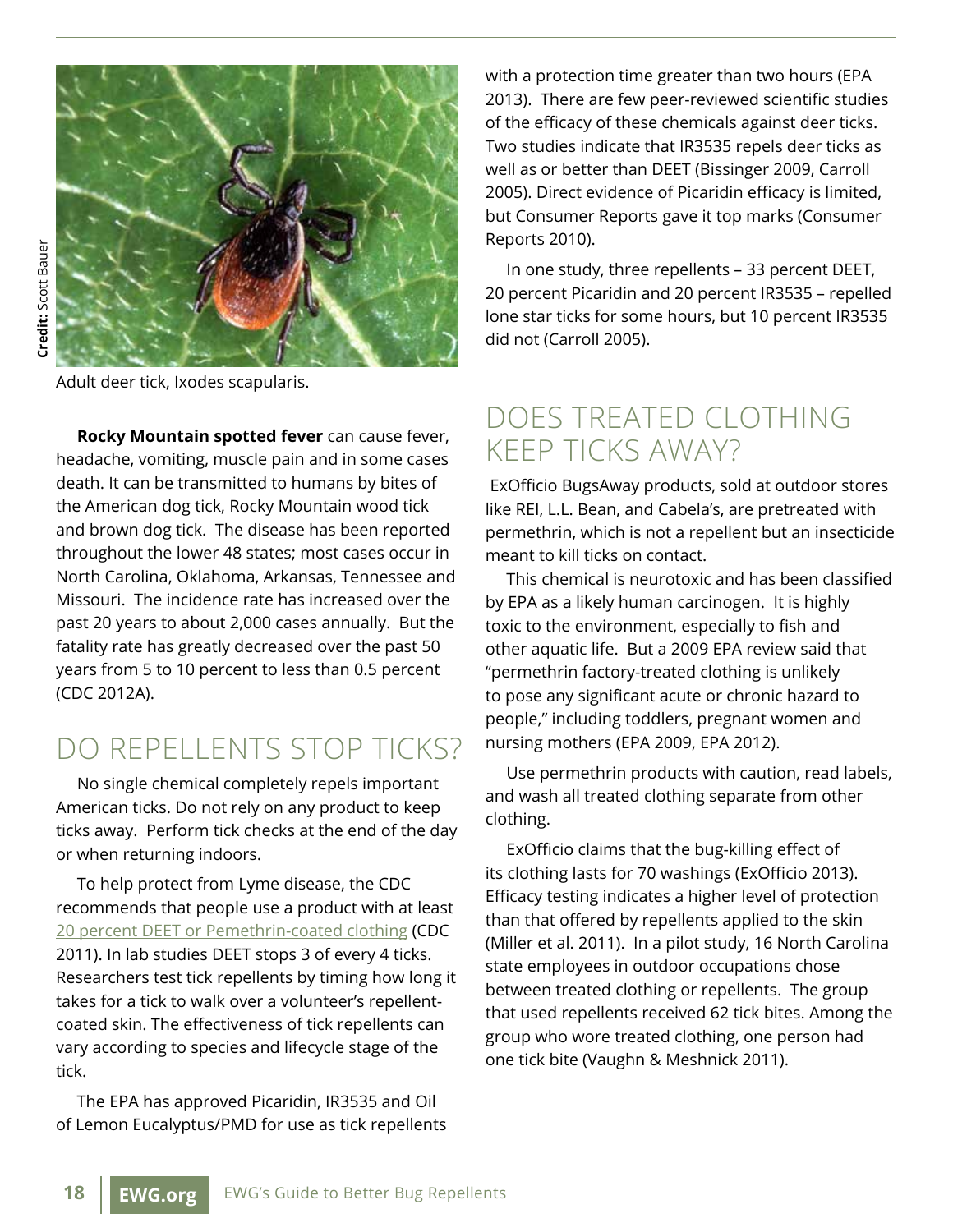## REFERENCES:

Abdel-Rahman A, Shetty AK, Abou-Donia MB. 2001. Subchronic Dermal Application of N,N-Diethyl m-Toluamide (DEET) and Permethrin to Adult Rats, Alone or in Combination, Causes Diffuse Neuronal Cell Death and Cytoskeletal Abnormalities in the Cerebral Cortex and the Hippocampus, and Purkinje Neuron Loss in the Cerebellum. Experimental Neurology. 172, 153-171.

American Academy of Pediatrics. 2005. A Parent's Guide to Insect Repellents.

ASTDR. 2004. DEET (N,N-Diethyl-meta-toluamide) Chemical Technical Summary for Public Health and Public Safety Professionals Agency for Toxic Substances and Disease Registry. Atlanta, Georgia. December 6, 2004. <http://www.atsdr.cdc.gov/consultations/deet/health-effects.html>

Badolo A, Ilbodo-Sanogo E, Ouédraogo AP, Costantini C. 2004. Evaluation of the sensitivity of Aedes aegypti and Anopheles gambiae complex mosquitoes to two insect repellents: DEET and KBR 3023. Trop. Med. & Int. Health. 9(3), 330-334.

Barnard DR, Xue RD. 2004. Laboratory Evaluation of Mosquito Repellents Against Aedes albopictus, Culex nigripalpus, and Ochlerotatus triseriatus (Diptera: Culicidae). [J Med Entomol.](http://www.ncbi.nlm.nih.gov/pubmed/15311467) 2004 Jul;41(4):726-30.

Bissinger BW, Roe RM. 2009. Tick Repellents: Past, present, and future. Pesticide BioChem Phys. 96 63-69.

Briassoulis G, Narlioglou M, Hatzis T. 2001. Toxic encephalopathy associated with use of DEET insect repellents: a case analysis of its toxicity in children. Hum Exp Toxicol. 20(1), 8-14.

Canada. 2012. Healthy Living, Insect Repellents. It's Your Health. Health Canada, [http://www.hc-sc.gc.ca/hl-vs/](http://www.hc-sc.gc.ca/hl-vs/iyh-vsv/life-vie/insect-eng.php) [iyh-vsv/life-vie/insect-eng.php](http://www.hc-sc.gc.ca/hl-vs/iyh-vsv/life-vie/insect-eng.php) Updated: August 2012

Carroll JF, Klun JA, Dubboun M. 2005. Repellency of deet and SS220 applied to skin involves olfactory sensing by two species of ticks. Medical and Veterinary Entomology 19, 101-106.

Carroll JF, Benante JP, Kramer M, Lohmeyer KH, Lawrence K 2010. Formulations of deet, Picaridin, and IR3535 applied to skin repel nymphs of the lone star tick (Acari: Ixodidae) for 12 hours. J Med Entomol. 7(4), 699-704.

CDC. 2010. CDC: Tickborne Disease of the U.S. <http://www.cdc.gov/ticks/diseases/>

CDC. 2011. Center for Disease Control. Reported Cases of Lyme Disease – United States 2011. [http://www.cdc.](http://www.cdc.gov/lyme/stats/maps/interactiveMaps.html) [gov/lyme/stats/maps/interactiveMaps.html](http://www.cdc.gov/lyme/stats/maps/interactiveMaps.html)

CDC. 2012A. Lyme Disease. Centers for Disease Control. <http://www.cdc.gov/lyme/>

CDC. 2012B. CDC Telebriefing on West Nile Virus Update. August 29, 2012. http://www.cdc.gov/media/ releases/2012/t0829\_west\_nile\_update.html

CDC. 2012C. Lyme Disease Statistics. Center for Disease Control. Accessed May 22, 2013. http://www.cdc.gov/ lyme/stats/index.html.

CDC. 2013A. Lyme Disease Data. Accessed May 21, 2013. http://www.cdc.gov/lyme/stats/index.html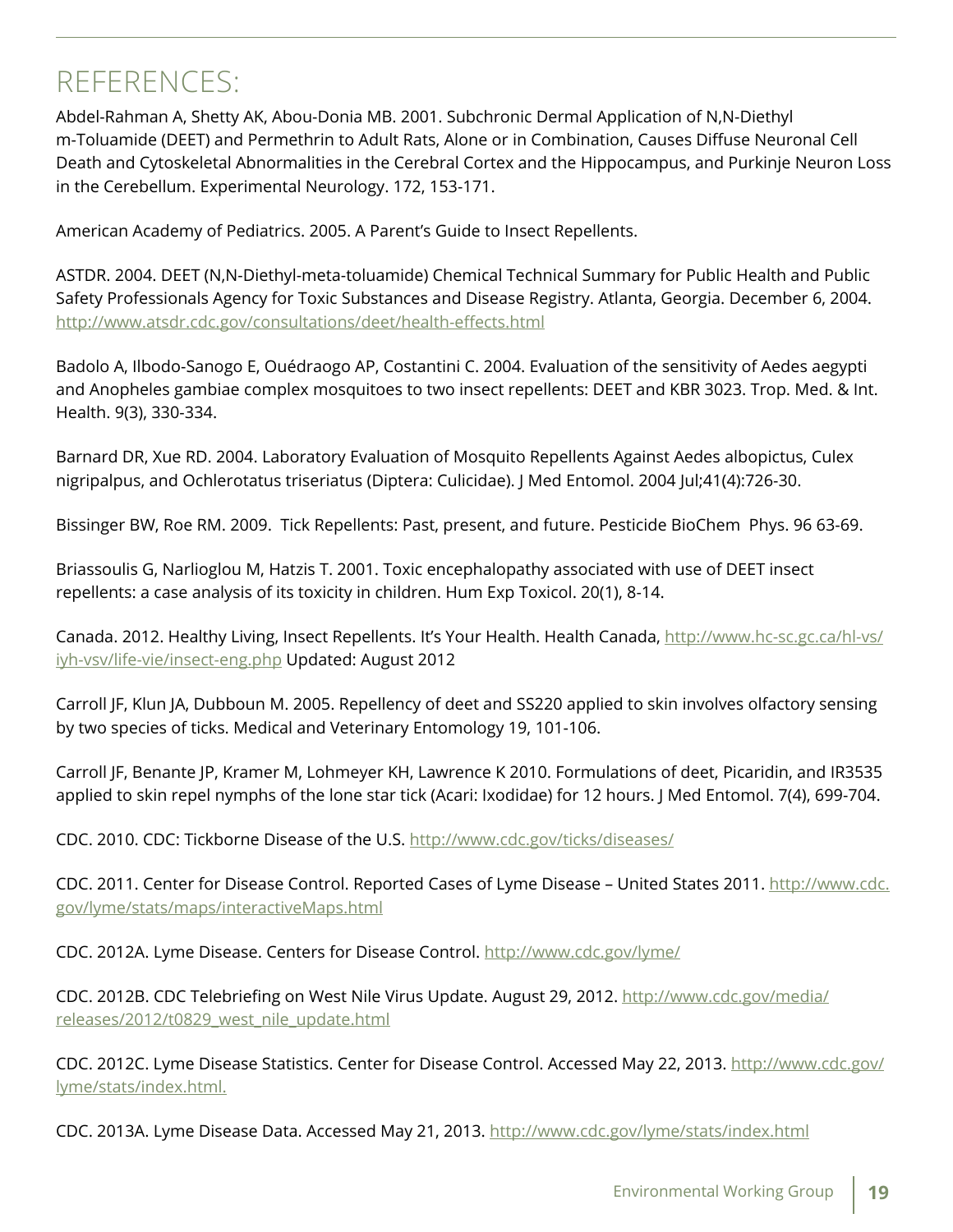CDC. 2013B. Lyme Disease: A Public Information Guide. Accessed May 21, 2013. [http://www.cdc.gov/lyme/](http://www.cdc.gov/lyme/resources/brochure/508_LD_Brochure.pdf) [resources/brochure/508\\_LD\\_Brochure.pdf](http://www.cdc.gov/lyme/resources/brochure/508_LD_Brochure.pdf)

CDC. 2013C. West Nile Virus. Updated May 15, 2013. <http://www.cdc.gov/ncidod/dvbid/westnile/index.htm>

CDC. 2013D. Avoid Bug Bites. Updated May 1, 2013. [http://wwwc.cdc.gov/travel/page/avoid-bug-bites](http://wwwnc.cdc.gov/travel/page/avoid-bug-bites)

CDC. 2013E. 2012 West Nile Virus Human Infections in the United States. Updated May 8, 2013. http://www. cdc.gov/ncidod/dvbid/westnile/surv&controlCaseCount12\_detailed.htm

CDC. 2013F. FAQ: Insect Repellent Use & Safety. Updated June 7, 2013. [http://www.cdc.gov/westnile/faq/](http://www.cdc.gov/westnile/faq/repellent.html) [repellent.html](http://www.cdc.gov/westnile/faq/repellent.html)

Corbel V, Stankiewicz M, Pennetier C, Fournier D, Stojan J, et al. (2009) Evidence for inhibition of cholinesterases in insect and mammalian nervous systems by the insect repellent deet. BMC Biol 5, 7: 47.

Consumer Reports 2010. Best Insect Repellents.

Debboun M, Frances S, Strickman D. 2007. Insect Repellents: Principles, Methods and Uses. CRC Press. 2007.

EPA. 1998. Reregistration Eligibility Decision for DEET. Environmental Protection Agency, EPA738-R-98-010, September 1998. <http://www.epa.gov/oppsrrd1/REDs/0002red.pdf>

EPA. 1999. 3-[N-Butyl-N-acetyl]-aminopropionic acid, ethyl ester (113509) Techical Document. Available: [http://](http://www.epa.gov/pesticides/chem_search/reg_actions/registration/related_PC-113509_1-Feb-99.pdf) [www.epa.gov/pesticides/chem\\_search/reg\\_actions/registration/related\\_PC-113509\\_1-Feb-99.pdf](http://www.epa.gov/pesticides/chem_search/reg_actions/registration/related_PC-113509_1-Feb-99.pdf)

EPA. 2005. New Pesticide Fact Sheet Picaridin. Available: [http://www.epa.gov/opp00001/chem\\_search/reg\\_](http://www.epa.gov/opp00001/chem_search/reg_actions/registration/fs_PC-070705_01-May-05.pdf) [actions/registration/fs\\_PC-070705\\_01-May-05.pdf](http://www.epa.gov/opp00001/chem_search/reg_actions/registration/fs_PC-070705_01-May-05.pdf)

EPA. 2009. Reregistration Eligibility Descision (RED) for Permethrin. Revised May 2009. [http://www.epa.gov/](http://www.epa.gov/opp00001/reregistration/REDs/permethrin-red-revised-may2009.pdf) [opp00001/reregistration/REDs/permethrin-red-revised-may2009.pdf](http://www.epa.gov/opp00001/reregistration/REDs/permethrin-red-revised-may2009.pdf)

EPA. 2012. Clothing Factory-Treated with Permethrin. [http://www.epa.gov/pesticides/factsheets/factory](http://www.epa.gov/pesticides/factsheets/factory-treated-clothing.html)[treated-clothing.html](http://www.epa.gov/pesticides/factsheets/factory-treated-clothing.html) Updated October 1, 2012.

EPA. 2013. Insect Repellents: Use and Effectiveness. Environmental Protection Agency. [http://cfpub.epa.gov/](http://cfpub.epa.gov/oppref/insect/) [oppref/insect/](http://cfpub.epa.gov/oppref/insect/) Updated April 10, 2013.

ExOfficio. 2013. BugsAway Clothing. Avalabile <http://www.exofficio.com/search/bugsaway> Accessed: June 18, 2013.

Manikkam M, Tracey R, Guerrero-Bosagna C, Skinner MK. 2012. Pesticide and insect repellent mixture (permethrin and DEET) induces epigenetic transgenerational inheritance of disease and sperm epimutations. Reprod Toxicol. Dec;34(4):708-19.

Miller NJ, Rainone EE, Dyer MC, Gonzalez ML, Mather TN. 2011. Tick Bite ProtectionWith Permethrin-Treated Summer-Weight Clothing. J. Med. Entomol. 48(2): 327‹333

Merck. 2013. Merck KGaA. EMD CHEMICALS PERFORMANCE MATERIALS. IR3535 Compatibility and